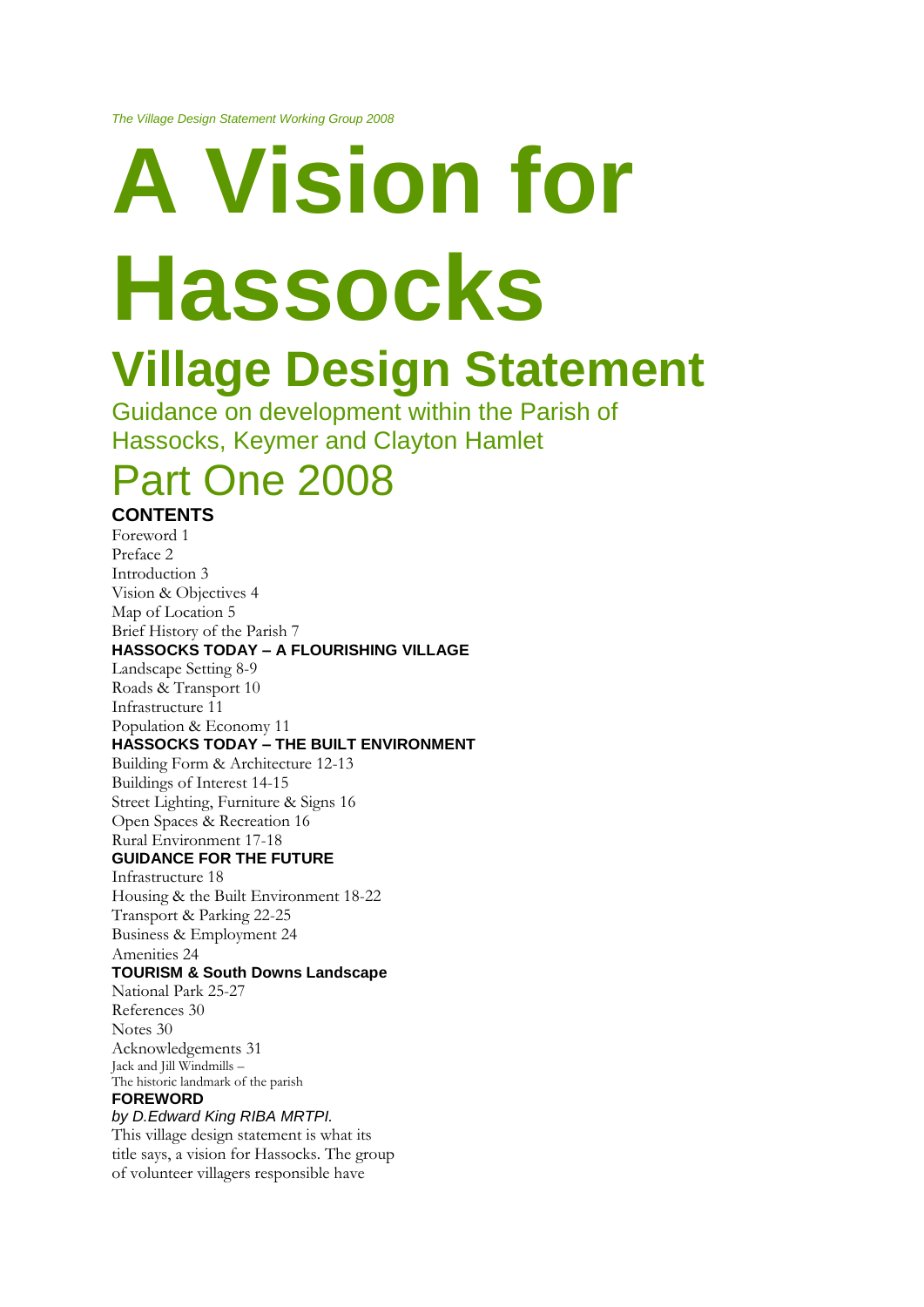responded to the initiative and support of the Parish Council by producing a highly professional and informative document which must be an object lesson in co-operation. This demonstrates that by drawing on specialist skills in the community a really worthwhile document is achievable. The historic and environmental appraisals are realistic and honest, and identification of the changes facing Hassocks salutary. The report tackles the matters of guidance for the future with directness, and laudably identifies actions and ideas for improvement in a visionary way which some may find difficult to relate to. I very much like the effort which the report makes to raise design awareness, to open people's eyes to both the past and present, and to outline future possibilities. This is a document which I can commend.

#### 2 *The Village Design Statement Working Group 2008* Jack Windmill **PREFACE**

#### by Mavis Flowers

I am a local resident of 78 years and during my lifetime have seen many many changes to the villages of Keymer and Hassocks. Keymer used to be a busy village with a post office, bakery, dairy, cobbler and general store – these were gradually lost when Hassocks became the main source of supply. Once again, history is repeating itself as out-of-town supermarkets have become the 'in thing'. It would be a great achievement if Hassocks could once again supply all the needs of a modern society. Praise must got to the existing local traders who are so willing to cater for our needs.

Many of the big houses in Keymer Road have been demolished to make way for smaller developments – some good and some not so good. It would be a great shame if the few remaining historical buildings were demolished for more modern design. Hassocks has so much in its favour: easy access to the beautiful countryside; direct links to Brighton, Gatwick and London; recreational facilities for young and old; and a very good community spirit, which is obvious from the many local societies and support given to local functions, such as concerts. I do hope the Village Design Statement will go some way in helping to improve and enhance the village while continuing to retain its rural aspect. This will be a benefit to both present and future residents. **The Village Design Statement Working Group 2008**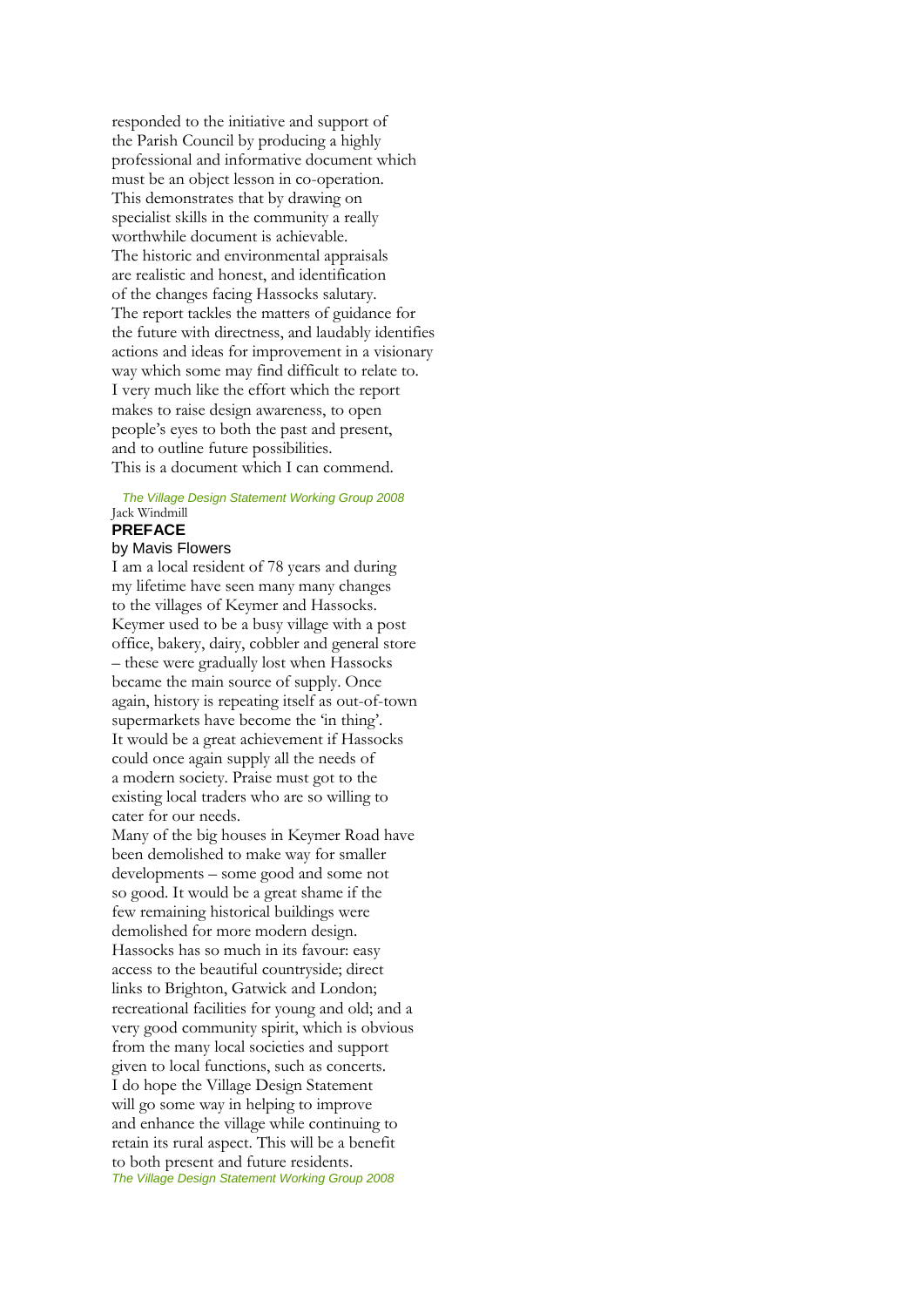#### **INTRODUCTION**

#### "*The only constant is change"*

The Hassocks Village Design Statement is a document developed, researched, written and edited by the people of Hassocks Parish and describes the distinctive character of Hassocks, Keymer and Clayton Hamlet, its buildings and the surrounding countryside. It outlines a vision of how the village could evolve. In May 2000 the Parish Councils of Clayton and Keymer were amalgamated to form Hassocks Parish Council. The newly formed Parish Council then encouraged and supported public consultation which resulted in the Village Action Plan, published in December 2002. The Village Design Statement stems directly from this Action Plan.

Subsequently, the Parish Council decided to set up a working group of local people to produce a Village Design Statement and, in January 2005, the Parish Council advertised for volunteers prepared to form a working group. It is this group of volunteer villagers who have produced this document with the support of, but separate from, the Parish Council. Public consultation has included public workshops and exhibitions, and the production and distribution of a questionnaire to ascertain parishioners' views on the content of the Village Design Statement. The Village Design Statement builds upon the excellent work being done by local volunteer groups, particularly Hassocks Amenity Association and Hassocks Community Partnership. It is anticipated that the Village Design Statement will go a long way towards preserving and enhancing the unique character of our village. It will complement the local planning context as set out in the Mid Sussex Local Plan 2004, and help strengthen the role of the Parish Council when consulted over planning applications. The Hassocks Village Design Statement is intended for adoption by Mid Sussex District Council as a Supplementary Planning Document (SPD). This document is one of the material considerations that can be taken into account when determining a planning application for development. It is intended to provide helpful guidance for developers, applicants and other parties involved in the development process, and is consistent with the policies contained in the Mid Sussex Local Plan 2004. This document should be read in conjunction with the Local Plan, in particular those policies referred to in Part II (SPD) of this document. It is intended that this Supplementary Planning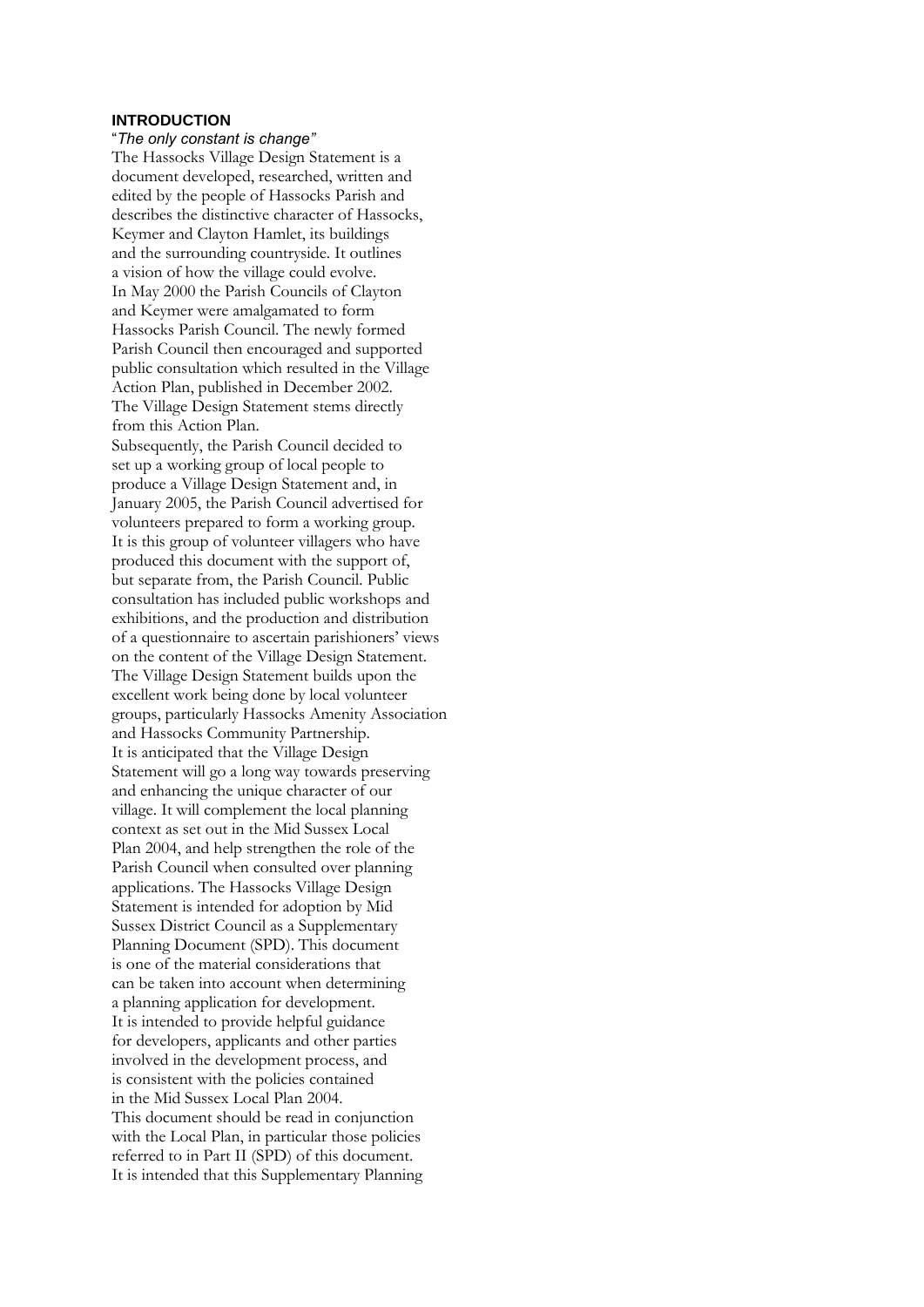Document will form part of the Mid Sussex Local Development Framework. To meet with the requirements of the Town & Country Planning Regulations 2004 and the content of Planning Policy Statement 12 (Local Development Framework), this Village Design Statement (VDS) has been subject to the Sustainability Appraisal process, which includes a Strategic Environmental Assessment. This part of the VDS is intended to form the background to the content of Part Two of the VDS, which is the actual Supplementary Planning Document (SPD). The SPD is based on the content of this document's 'Guidance for the Future'. 4 *The Village Design Statement Working Group 2008*

#### **VISION & OBJECTIVES** *"Shall I at least set my lands in order?"*

Through a process of continuous evolution of considered design and recognition of our heritage, our vision for the Parish of Hassocks, Keymer and Clayton Hamlet is for it to continue to thrive as a modern, flourishing village which embraces and benefits all sections of our community while maintaining its rural feel and setting. Our priority for Clayton Hamlet is to conserve and enhance the natural beauty of this unique area. To this end we must:

• Ensure that any new development enhances and protects the heritage and rural character of the Parish of Hassocks, Keymer and Clayton Hamlet, especially its conservation areas. • Ensue that it is sustainable and does not detrimentally affect the surrounding countryside and its flora and fauna, and will enhance wildlife habitats.

• Ensure that any development respects the physical and visual strategic and local gaps and does not cause the village to become urbanised. • Assist in the protection of areas where development would have a detrimental effect on the individuality and locally distinctive character of the Parish. • Give suggestions for the enhancement of the Parish which create a strong sense of place, promote a sense of wellbeing and promote personal security. • Support sustainable development which promotes the needs of everyone in the community, blends with and respects the existing character and tradition, and maintains the strong spirit of community which exists in the Parish. • Ensure all new development is of an appropriate scale and is of the highest quality and design, taking into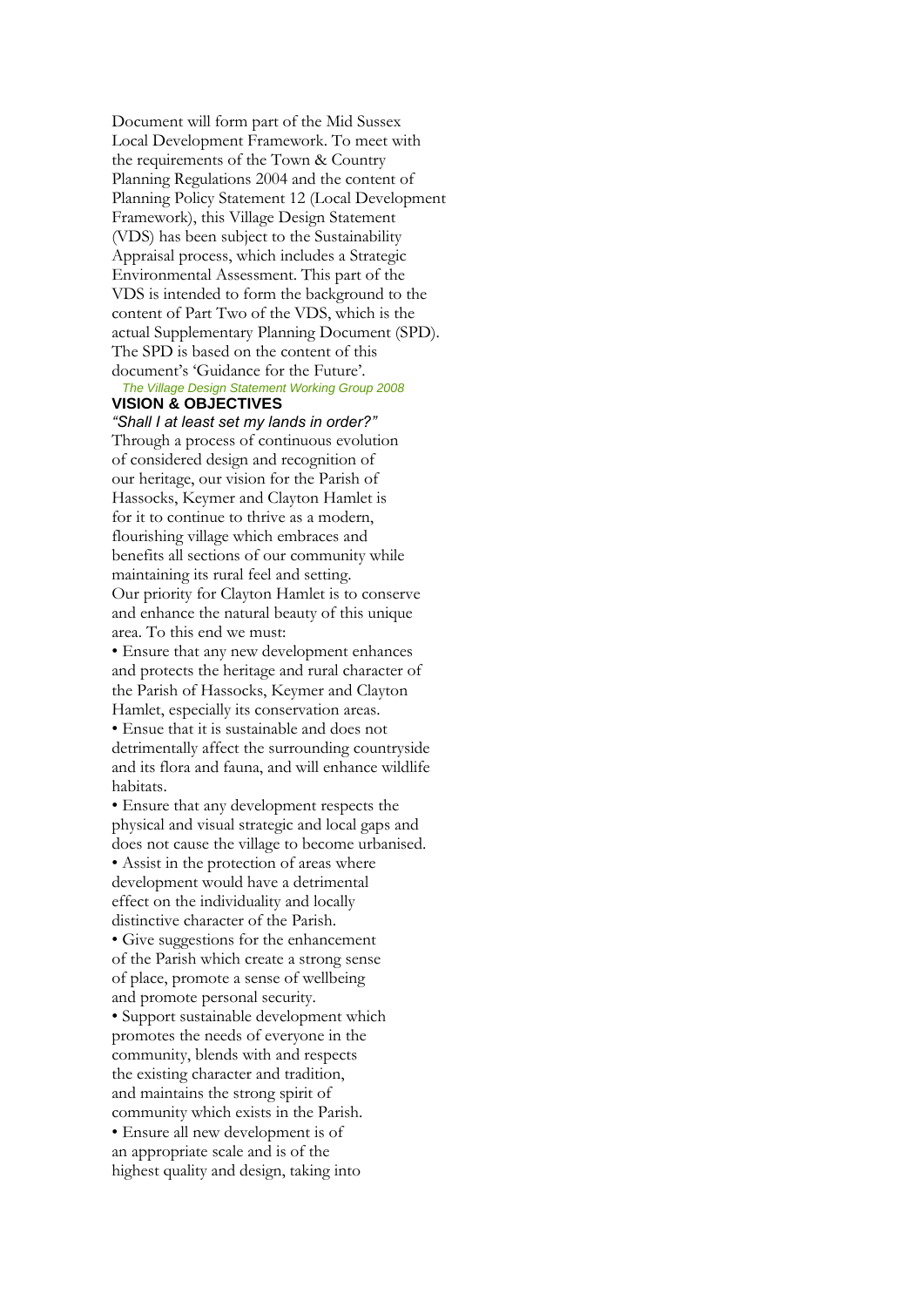account the Parish and its setting. *The Village Design Statement Working Group 2008* 5 **Location**

6 *The Village Design Statement Working Group 2008*

Hassocks nestling at the foot of the Downs **A BRIEF HISTORY OF THE PARISH** *"To build, to plant, whatever you intend In all, let Nature never be forgot*

*Consult the Genius of the Place in all"* While Roman sites and a Roman road have been discovered in the village, and an Anglo-Saxon site was found during landscaping at a Hassocks golf course, Hassocks only really came to the fore with the advent of the railway in 1841. It was then the terminus station for the route from London to Brighton and was known as Hassocks Gate (after the old tollgate nearby). In 1881 the station was renamed Hassocks (the name deriving from *hassuc* having the same Old English root as 'tussock' and hence meaning 'a field with rough tussocks of grass'). Hassocks is situated in the old Parishes of Clayton and Keymer. Clayton comes from the Saxon name *Claitune* meaning 'farmstead on clay land' and Keymer was originally *Cow'smere*, describing the lush meadowland under the South Downs. With the piercing of the South Downs by a tunnel in 1844 rail access was gained to Brighton. Hassocks station also served villages from Westmeston in the east to Albourne in the west, and the surrounding area. During the past 160 years Hassocks has become a pleasant, mainly residential community numbering over 3000 households. Clayton Hamlet, further away from the railway station, has remained fundamentally unaltered. In 1992 Hassocks was twinned with Wald-Michelbach in Germany and Montmirail in France and there is an active twinning association. Hassocks Parish came into being in 2000. The Saxon church of St John the Baptist, Clayton Hamlet A cottage in Keymer Conservation Area

#### 8 *The Village Design Statement Working Group 2008* **HASSOCKS TODAY – A FLOURISHING VILLAGE** *"The Country of the Heart is a Place without Maps"* LANDSCAPE SETTING

Hassocks lies about a mile north of the South Downs on the scarp foot slopes on a belt of fertile soil, which was originally heavily wooded. Areas of lighter soil give a suitable habitat for coniferous trees, now sadly not as much in evidence as they ought to be due to losses and lack of replanting. In the late 19th and early 20th centuries, Hassocks was a popular visitor destination because of the healthy air this coniferous tree coverage helped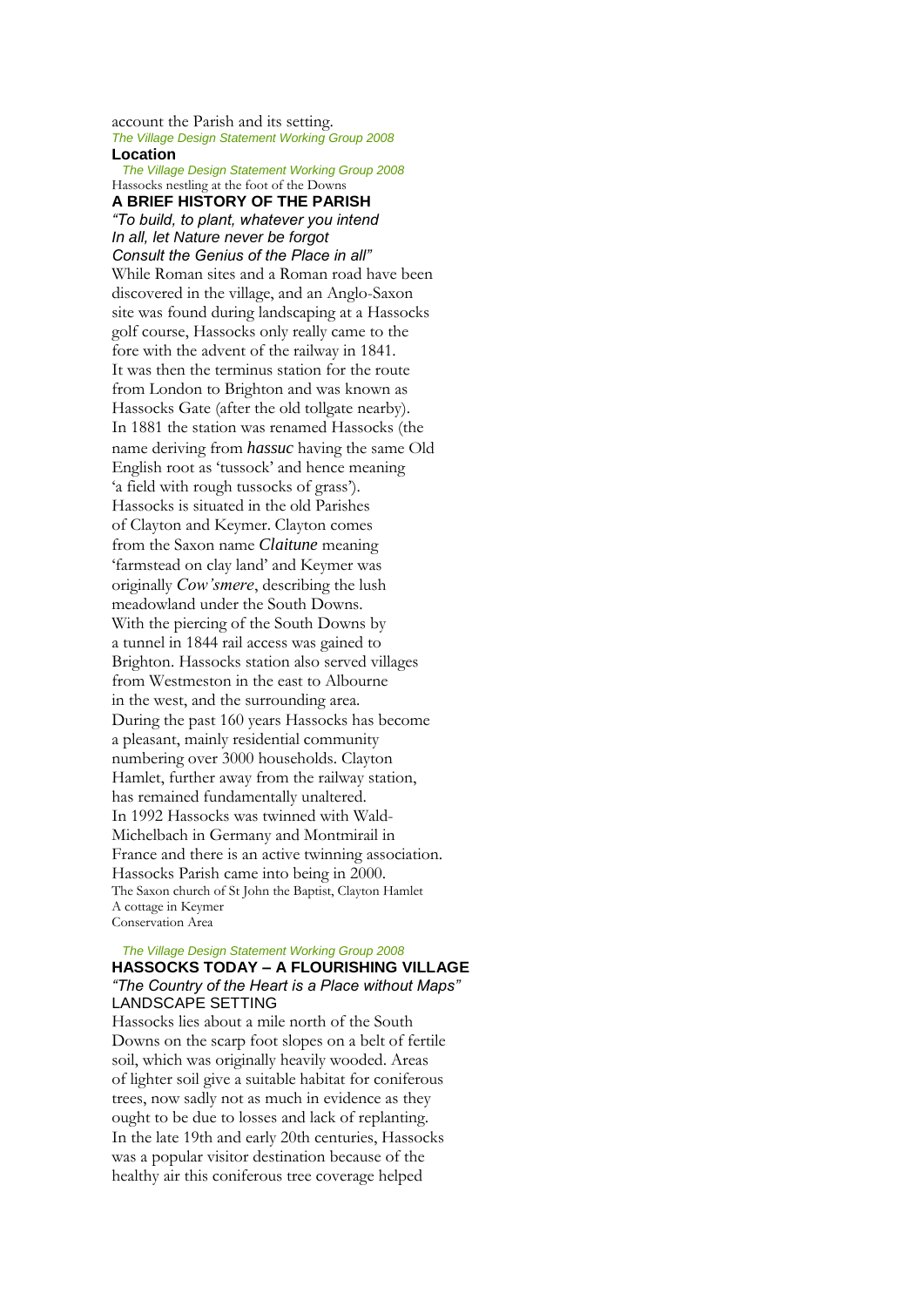create, and some housing development occurred to cater for people keen to live in this beneficial place. As part of the inheritance from tree planting by owners of the late-19th century villa-type houses along the eastern end of Keymer Road, there is still an interesting mix of more exotic trees. A Catalpa and a large Robinia grace the south side of Keymer Road, and there are various good specimens of conifers, magnolias and acers. Around Hassocks there are a number of woods situated on the heavier soil of the Gault Clay strata which gives a suitable habitat for deciduous trees, mainly oak, birch and hazel, while at the foot of the South Downs soil conditions favour beech trees. Butchers Wood, just off the westbound Keymer Road before the railway bridge, was the first wood purchased by The Woodland Trust (now a large national tree planting and wood owning charity) and this wood makes a welcome visual buffer for the area and might even help dampen some of the noise from the nearby London – Brighton railway line. The heavier soils overlying the clay layers lying close to Hassocks are prone to water-logging and so exacerbate the periodic flooding from the many local streams that eventually feed into the river Adur. In Clayton Hamlet two sources for the River Adur can be found, Whitelands Reservoir and Spring Lane, meeting at the end of Parklands Road in Hassocks. The largest stream in the Hassocks area is the Herring Stream, passing under Keymer Road at Spittleford Bridge just east of the Infant School. More could be done to turn the Herring Stream from its present rather ignored and untidy state to become a visual amenity for this part of the village. One of the major visual qualities which is evident when looking down on Hassocks from the South Downs is the wealth of tree cover which, while also covering up some of the least attractive features, gives it a homogeneity and a pleasing rural quality. This tree coverage is a very important and attractive aspect of Hassocks which needs to be acknowledged, nurtured and sustained. This is in accordance with Policies C6 and B7 of the Mid Sussex Local Plan. Currently the South Downs are classified as an Area of Outstanding Natural Beauty (AONB) and this has undoubtedly gone some way to protect its unique environment. However, it has not followed that communities and settlements just outside the AONB boundary, of which Hassocks is one, have enjoyed a sensitive and coherent policy of planned development. Instead we have witnessed a piecemeal approach with much permitted development having little architectural merit. With the proposed South Downs National Park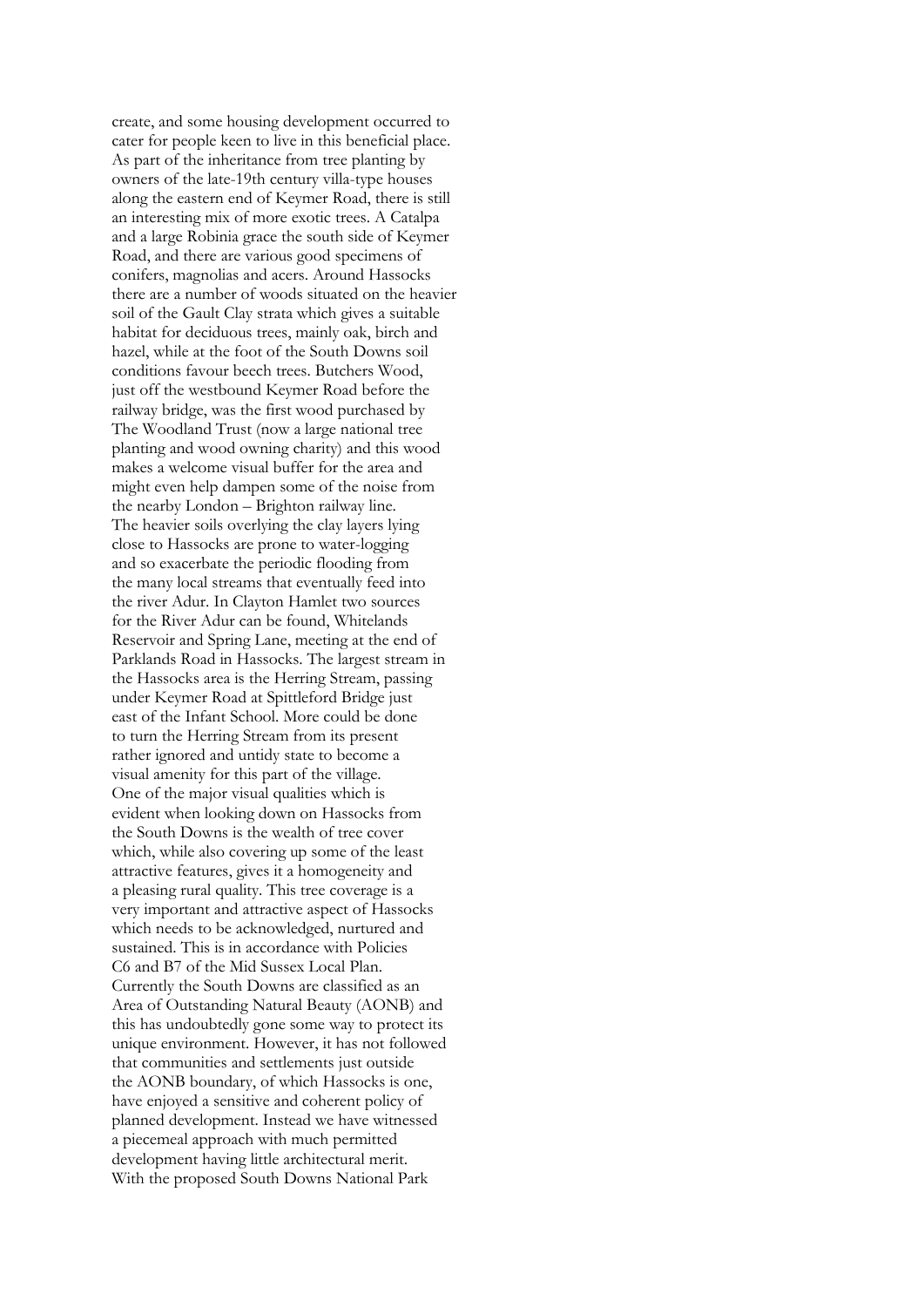expected to replace the AONB designation, the contradiction between a beautiful, protected landscape being the backdrop to an increasingly insensitively designed built environment is something that needs to be urgently addressed. *The Village Design Statement Working Group 2008* 9

#### **ROADS & TRANSPORT**

Hassocks is divided by the north-south A273, a busy road taking traffic to and from Haywards Heath/ Burgess Hill to join the A23 to and from Brighton. Hassocks is divided east-west by the B2116 corridor road that links the linear villages at the northern edge of the South Downs: Westmeston, Ditchling, Hassocks, Hurstpierpoint and further westwards. The B2116 also acts as a corridor route for access to the A23. The roads of Clayton Hamlet are mainly single track with passing places and it is important that this rural characteristic is protected. Avenues and streets in Hassocks are generally fairly wide and many are tree-lined. To date, yellow lines and parking restrictions are few, and the village centre has parking which is both accessible and free. However, there is a problem with people who use Hassocks Station parking in nearby roads to the inconvenience of residents. There is also inconsiderate and unnecessary parking on grass verges throughout Hassocks which damages verges and creates eyesores. A considerable number of school children travel into Hassocks to attend the schools here, and some pupils resident in Hassocks travel to schools out of the immediate area. While a large number of children arrive in Hassocks by train or school buses, many are transported by car resulting in severe traffic congestion during term time. 19% of Hassocks households have no car, while 35.4% have two or more cars. Comparative average figures for Mid Sussex are 14.2% and 43.3% respectively (figures from 2001 Census). Hassocks Station acts as the main transit point for people commuting north and south from nearby villages and surrounding areas. The lower High Street View of the eastern approach to the village

#### **INFRASTRUCTURE**

Until recently, the infrastructure – including schools, health centres etc. – has generally kept pace with the increases in development and population growth.

There are three schools in Hassocks; Hassocks Infant School, Windmills Junior School and Downlands Community School.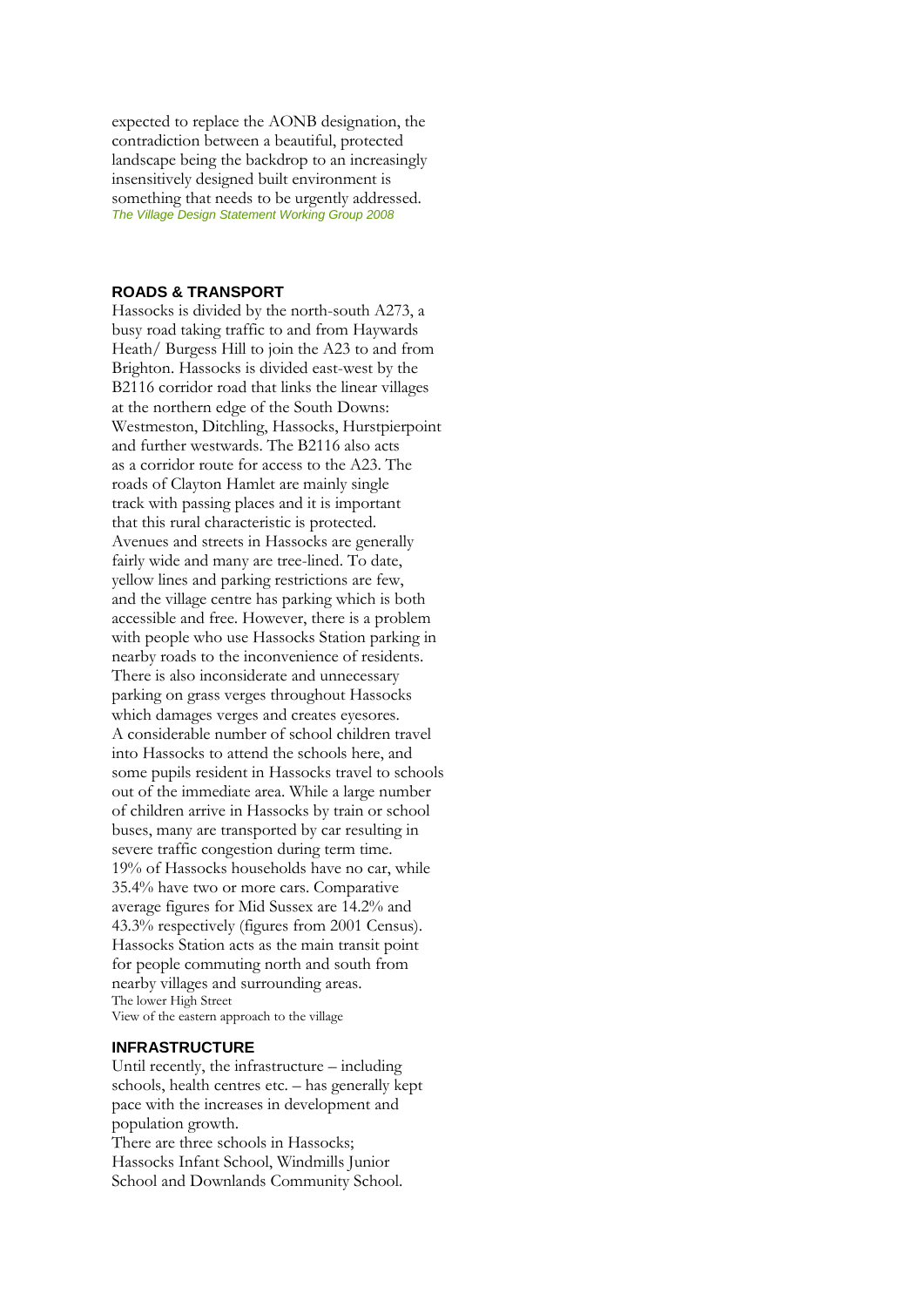#### The schools have little spare capacity. **POPULATION & ECONOMY**

Data available in 2005 show that 70.4% of the population of Hassocks are in good health, against a Mid Sussex average of 74.4%, while 7.0% are in poor health compared with a Mid Sussex average of 5.9%. In terms of ethnic composition, the population of Hassocks is predominantly white (98.4%). One person households make up 32.1% (Mid Sussex average 26.9%), 23.4% of households include dependent children (Mid Sussex average 30.1%) and 85.3% of housing is owner occupied (Mid Sussex average 80.2%). Employment stands at 61.4% and 1.5% are unemployed (Mid Sussex averages 68.4% and 1.6% respectively).

20.1% of villagers are aged 1-19 and 33.8% are aged over 60 (Mid Sussex averages 24.9% and 21.6% respectively). The average age is 46.3 years compared with a district average of 39.8 years. Clayton Hamlet is largely made up of commuters, families and professional people, with a limited number of farmers and residents in rural employment. There are also a number of retirees. Hassocks acts as a focus for a substantial area in terms of shopping facilities and businesses. For its size it is has a wide range of shops and businesses. There is a feeling that four charity shops are too many, but that these are better than empty shops. That said, new shops and businesses must be encouraged, patronised and established to maintain the dynamics of a flourishing village. The village centre The village centre

**The Village Design Statement Working Group 2008 HASSOCKS TODAY –**

### **THE BUILT ENVIRONMENT**

*"Culture is the organisation of diversity, not the replication of uniformity."* BUILDING FORM & ARCHITECTURE The development of the architectural phases of Hassocks can be noted as follows: • Isolated Georgian houses as farms or serving farmland.

• The coming of the railway, resulting in Victorian terrace houses, semi-detached houses and larger detached villas. Also, the Orchard Tea Gardens, once one of the most famous pleasure gardens in the South of England, was an important attraction for 'day-trippers' arriving by railway from Brighton and London. • The post WW1 social housing ribbon development in London Road and Lodge Lane. • The 1930s modern suburb model village with village shops. The Hassocks Homes Estate,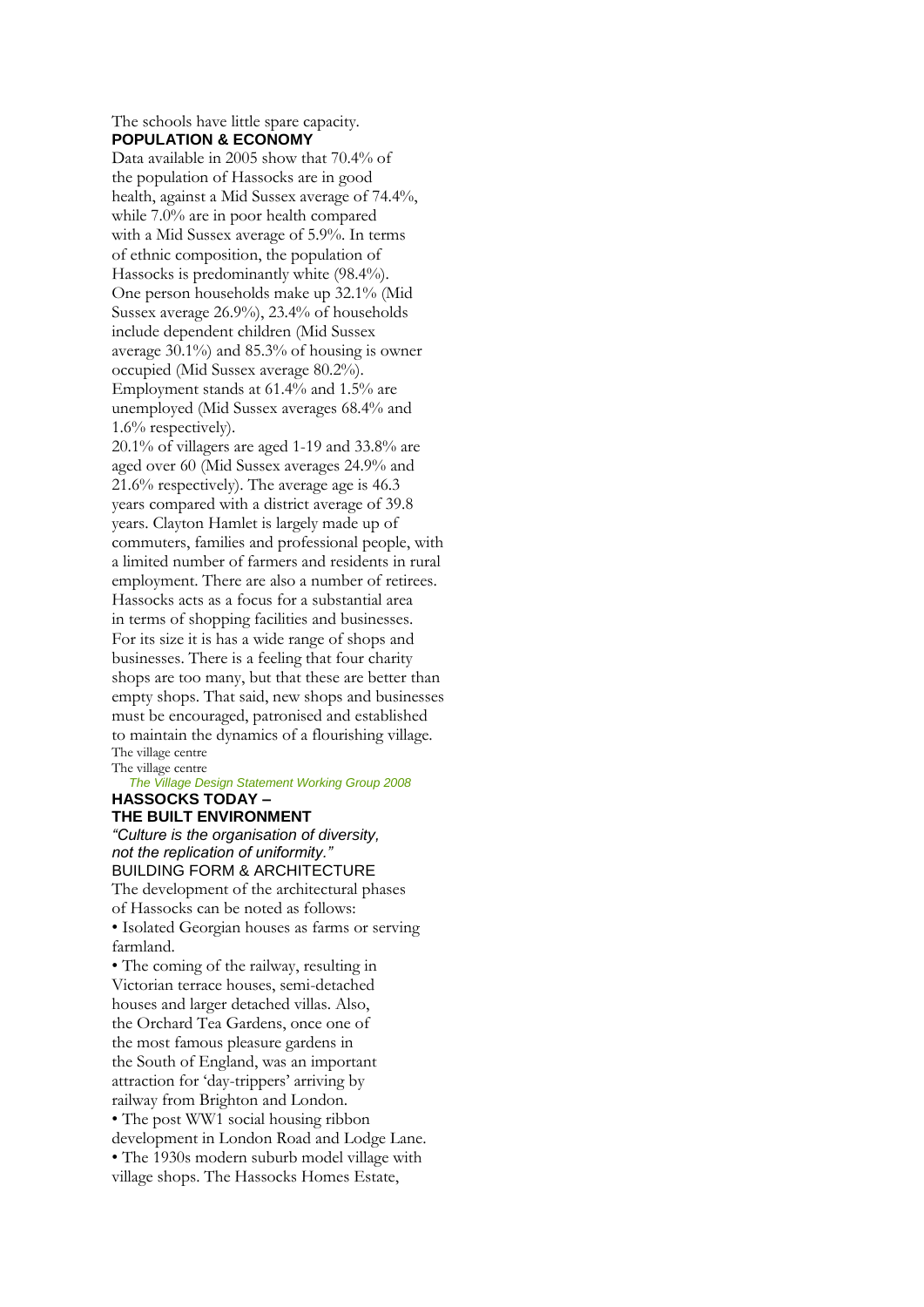built on an area that included much of the Orchard Tea Gardens. Also individual houses in other areas of Hassocks, some by the important local architect Harold Turner (1885 – 1961), in Clayton Avenue and Keymer Road. • The late 1950s development of the High Street on the north side, with worthy architectural corner buildings and their adjacent linked shops by Eric Winters of H. Hubbard Ford, but sadly devalued by the 1960s Holmwood Court with poorly detailed shops and flats between. The 1950s East Sussex County Council extensions to Stafford House in a simplified post-Festival of Britain/ Scandinavian style are also of note for their understanding of scale, materials and location. • The Wilmington Close development with its part Radburn layout and Sussex vernacular styled houses and shops by Peter Farley and Beverley Pyke of Overton & Partners, completed in 1963, illustrated and praised in a Government housing document of the time for its design quality and layout. • The 1960s and 1970s Semley Road developments with the short terrace of three-story H. Hubbard Ford Span-inspired town houses forming the "Willows" is architecturally interesting. Although not originally of the same quality as Wilmington Close, it is possibly now the more impressive of the two developments as it has not suffered from so many insensitive additions and extensions. Victorian terraces built with the coming of the railway 1930s chalet bungalows

**The Village Design Statement Working Group 2008** • The volume housing estates of the 1970s utilised standard house plans and materials with little consideration for, or sympathy with, the location and landscape setting. • The 1980s developments inspired by the enlightened patronage of Ayling & Strudwick comprising "The Orchard", "Hassocks Court" and "The Genistas". These three developments were designed by the architect Michael Blee, who was nationally known and admired for his church architecture. Until very recently, images of Hassocks showed, in the main, houses and bungalows with manicured lawns, clipped hedges, rose beds and annual planting. Such images are now becoming rarer as increasing numbers of house owners choose to concrete, tarmac or pave over their front gardens for car parking. The change from earth to concrete, which can increase excess water run-off by up to 50%, also has serious implications for Hassocks with its history of flooding. There is a further impact in that many owners soften their concrete forecourt with planters and pots which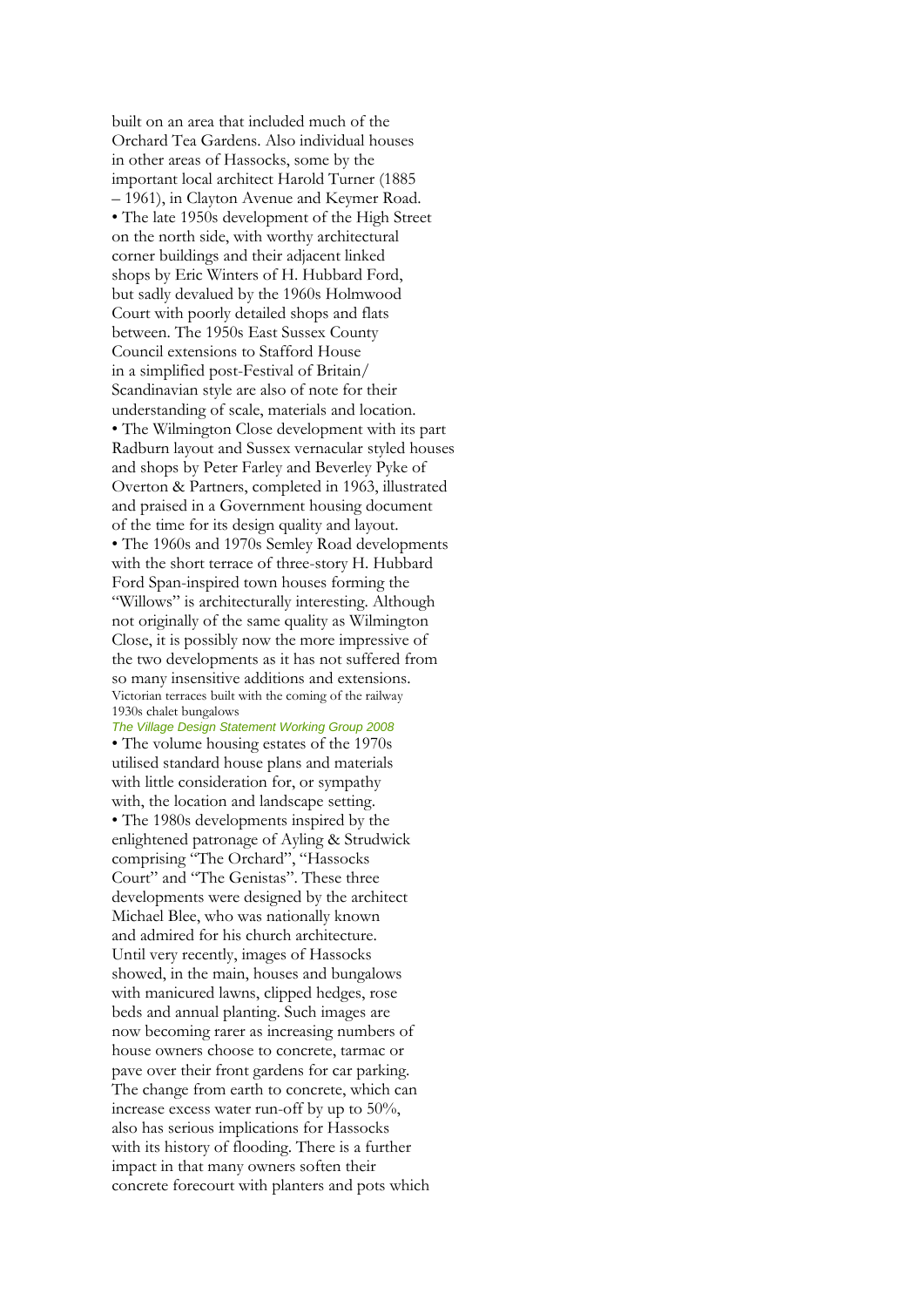need more frequent watering than gardens, and are therefore a source of concern in the light of current water supply problems. It is worth noting that property values have fallen in some UK areas where the roads have lost their leafiness and fragrance from gardens. Hassocks can be seen as a village that has developed slowly over the decades, and the scale of development has generally been in step with developments in the sustainable infrastructure of the village. While the various, sometimes conflicting, styles of architecture tend to give Hassocks a less conventional attractiveness than some of the neighbouring, older established villages, they reflect how Hassocks has been changing and adapting to economic and social constraints, to maintain its position as a flourishing village and community. The historic mix of architectural phases and differing styles needs to be seen as a positive starting point and not as a precedent for badly designed and inappropriately scaled developments. The open spaces of Wilmington Close, built in the 1960s The Willows, built in the 1970s

#### **BUILDINGS OF INTEREST**

This includes buildings that are visually/ historically important to Hassocks. • Church of St John the Baptist, Clayton. Saxon in origin and mentioned in the Doomsday Book. Has famous 12th century wall paintings which inspired the painter Graham Sutherland's 'Christ in Majesty' tapestry in Coventry Cathedral. The three bells are amongst the oldest in Sussex, dating from 1420. It is a Grade I listed building. • The Old Manor House in the Keymer Conservation Area dates from the 15th century. • Clayton Castle, a listed 15th-16th century timber house on the corner of Spring Lane/ Underhill Lane. Originally a pair of partly thatched cottages which became the Castle Inn during the 1840s. • Clayton Manor at the centre of the Hamlet. This property has been altered and now has a Regency façade with an older structure hidden within. • Keymer Church, one of only five churches in Britain dedicated to St Cosmas & St Damian, patron saints of physicians and surgeons. It is also an architectural rarity with its wood shingled covered double spire, and was extensively remodelled in Victorian times. • Oldland Mill, built in 1703 and working until 1870 by wind power, then converted to run by steam power until 1912 after which it fell into disrepair. Hassocks Amenity Association has been renovating the mill since 1980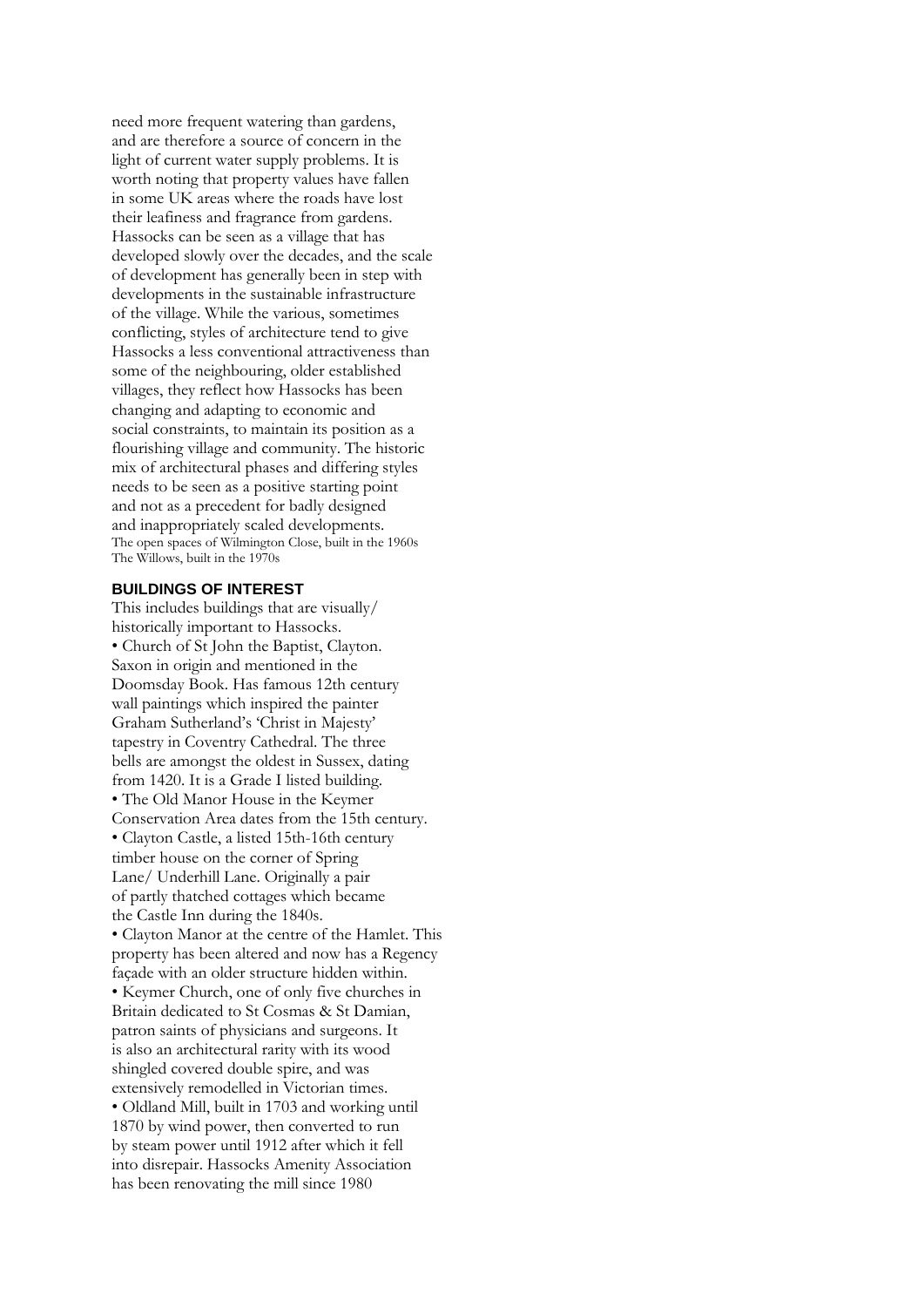and acquired the freehold to it in 1997. The Oldland Mill Trust was set up to continue the renovation which is now nearing completion. • Jack and Jill Windmills. Jill is a white painted post mill built in 1821 and brought over the Downs by oxen from Brighton. Last worked in 1907 and now maintained by a preservation society and open to the public. The privately owned Jack windmill is a black tower mill with a top round section constructed of timber and iron,

turning on a flat plate bedded on top of brickwork. The original mill on this site was built in 1765. There is a chapel within. • Tunnel House, Clayton Hamlet, built over the London to Brighton railway line above the entrance to Clayton Tunnel in 1836. The castellated house has Gothic towers and was originally used as a wages centre for the workmen digging the railway tunnel and cutting. It is a listed structure. • The Hassocks Primary Health Care Centre, a single storey mono-pitched structure designed around a courtyard by Richard Burfoot in 1983. This is a nicely detailed building which was short-listed for RIBA national and area awards when originally completed. • Little Court, Belmont Lane, originally noted in Pevsner's 'Buildings of England: Sussex', designed by Neville Conder and illustrated in the architectural press of the time. It has sadly since been extended and altered. A built-up area boundary has been defined for Keymer and Hassocks in order to conserve the rural setting of the village and to protect the surrounding countryside from unnecessary development. To help conserve the 'historic core' of the built-up area and to preserve the attractive approach into Keymer from Ditchling and along Lodge Lane, the District Council designated this as a Conservation Area in 1989. At the heart of the Conservation Area are seven listed buildings, and most of the buildings in this area are over 100 years old. Part of the Conservation Area, Keymer Stafford House

#### **STREET LIGHTING, FURNITURE & SIGNS**

There is no consistent style of street lighting or general street furniture in Hassocks. This lack of consistency gives an unnecessarily cluttered and untidy look to the main streets. Similarly, there is no real thought apparent in the design and placing of many road signs, and a further aspect of this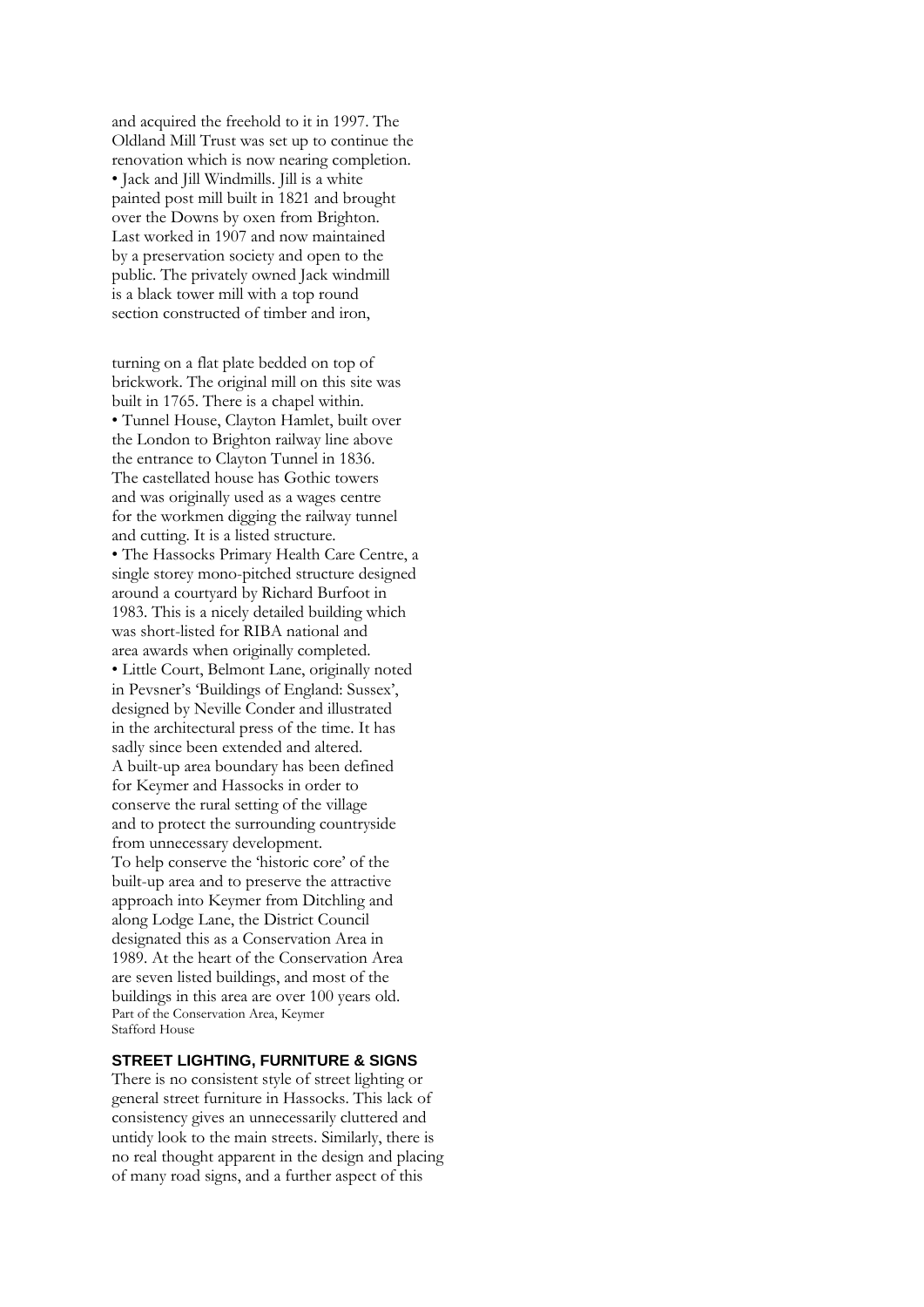is that there is a tendency for each sign to have its own unattractive post. This adds to the clutter and tends to make signs harder to notice and read.

#### **OPEN SPACES & RECREATION**

For its present size, Hassocks has about the right amount of local recreation grounds and parks/ public gardens. There is a good mix of facilities available: cricket pitch, football grounds, bowling green, skateboard park, tennis courts, golf course, a croquet club and stoolball club. There are five recreation fields, one situated off London Road which also has a children's play activity area. The others are situated in Brighton Road and at Clayton Hamlet, which also has a new sports pavilion, a synthetic cricket pitch and three football pitches. A further recreation space is located adjacent to the Beacon Youth Centre at Keymer. In addition, the well used Adastra Park, situated between Hassocks and Keymer in a central and pleasant position, provides sporting facilities and play areas for the whole community. The Village Hall, Parish Centre and public toilets are also located here. Downlands Community School has recently developed additional sporting facilities which may be used by the public. Walking on the Downs above Hassocks

#### **RURAL ENVIRONMENT**

The landscape setting is increasingly threatened by inter-visibility between neighbouring settlements, particularly with Burgess Hill to the north, and by encroachment of open spaces both in Hassocks and around its periphery. The settings of towns and villages are as important as the buildings and spaces within them and add to their overall character. This is confirmed in MSDC Local Plan Policy C4. A clear visual break between settlements gives them a recognisable structure. Retaining these visual and physical gaps is therefore critical to prevent 'village sprawl'. Hence MSDC Local Plan Policy C2 and C3 deals with the Strategic Gap between Hassocks/ Keymer and Burgess Hill and the Local Gap between Hassocks and Hurstpierpont. At present, Area of Outstanding Natural Beauty (AONB) policies apply to the south and west of the Parish. However, with a different boundary for the proposed South Downs National Park, Adastra Park Butchers Wood – the first purchase by the Woodland Trust

**The Village Design Statement Working Group 2008** current AONB areas that will not be included in the SDNP, if designated, will be de-designated as AONB. This therefore leaves the future protective status of such areas in some doubt. The two Tree Wardens in Hassocks keep a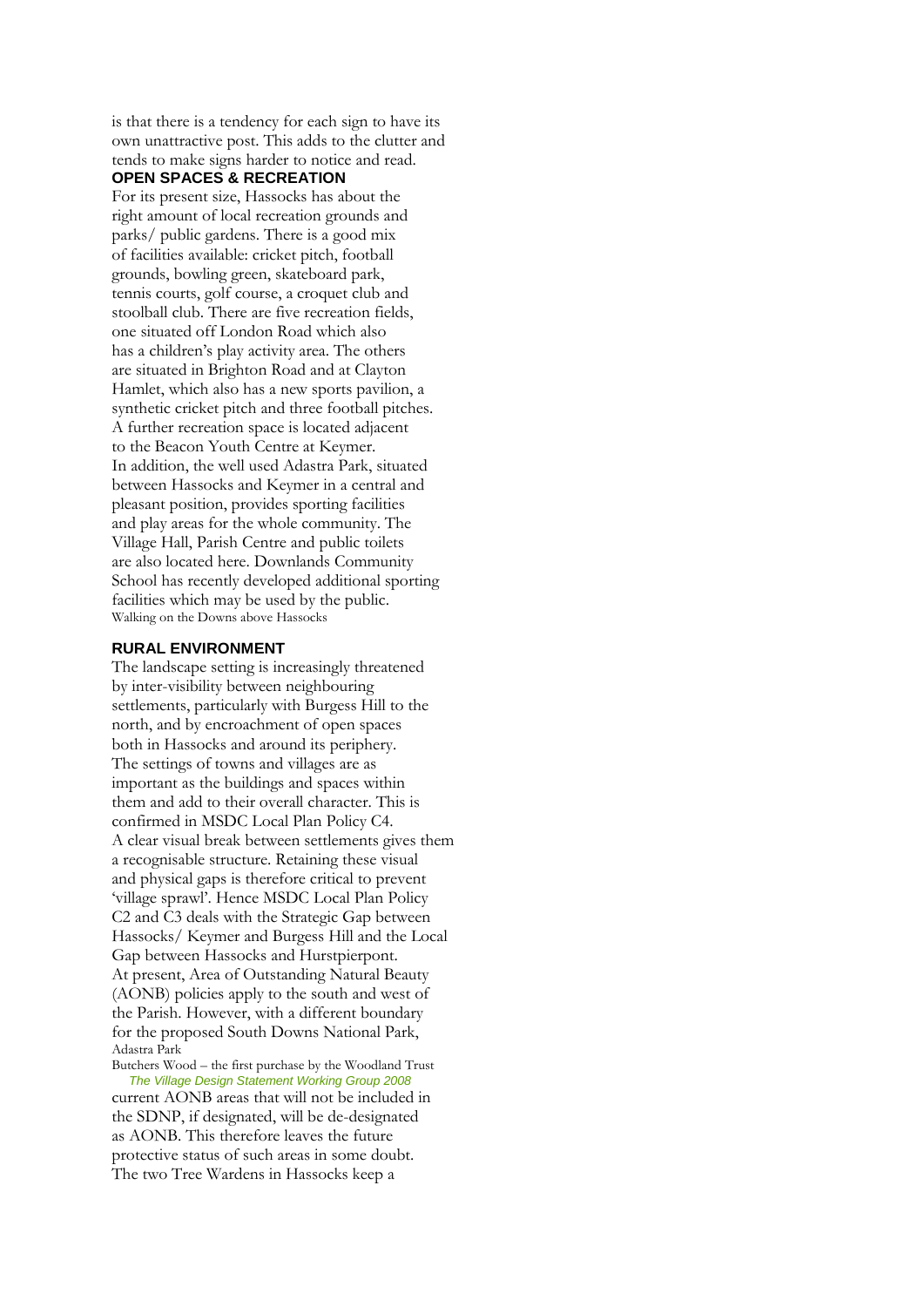vigilant eye on the condition of trees in the village, and report back to the Parish Council. There are also plans for planting/ replanting of trees in various suitable locations in the village. Existing parks and open spaces within Hassocks allow for a visual continuity with the surrounding countryside and add to the ambience of the village while at the same time helping to break up the built environment. To have the splendid, panoramic view of the South Downs as the southern backdrop to the village must inform the visual quality and impact of any new building.

#### **GUIDANCE FOR THE FUTURE** *"Find a way to make beauty necessary and find a way to make the necessary beautiful"* INFRASTRUCTURE

Until quite recently the infrastructure serving Hassocks has more or less kept pace with the expansion of the village. However, it has now reached a stage where certain aspects of the infrastructure, for example the health centre, sewage disposal, drainage and road congestion, could easily and adversely be affected by further illconsidered and badly designed developments.

• Make sure the village infrastructure can cope with any further demands before those demands are made on it.

#### HOUSING & THE BUILT ENVIRONMENT

Although not a classically picturesque Downland village, Hassocks has a pleasing ambience. Approaching the centre of Hassocks from the west and east, the impression is of coming out of trees into a clearing. The important gabled buildings and the road sloping down to, and bending on, the Herring Stream bridge makes for a dynamic and interesting vista. However, more needs to be done to maintain and enhance this visual characteristic. Special attention needs to given to public space, with quality relating to design, materials, workmanship, value to the community and sustainability. Housing density is an issue of importance in achieving sustainable development. Every green space in suburbs and villages is regarded by government and developers as a potential high density site, ignoring the fact that high density has historically created social problems. These social problems are clearly seen where higher density housing schemes are tacked on to periphery areas **The Village Design Statement Working Group 2008** with a lower housing density or where the social infrastructure is minimal. The Commission for Architecture and the Built Environment (CABE) and environmental observers are now calling for a drop in the nationwide minimum density level for new housing, claiming that environments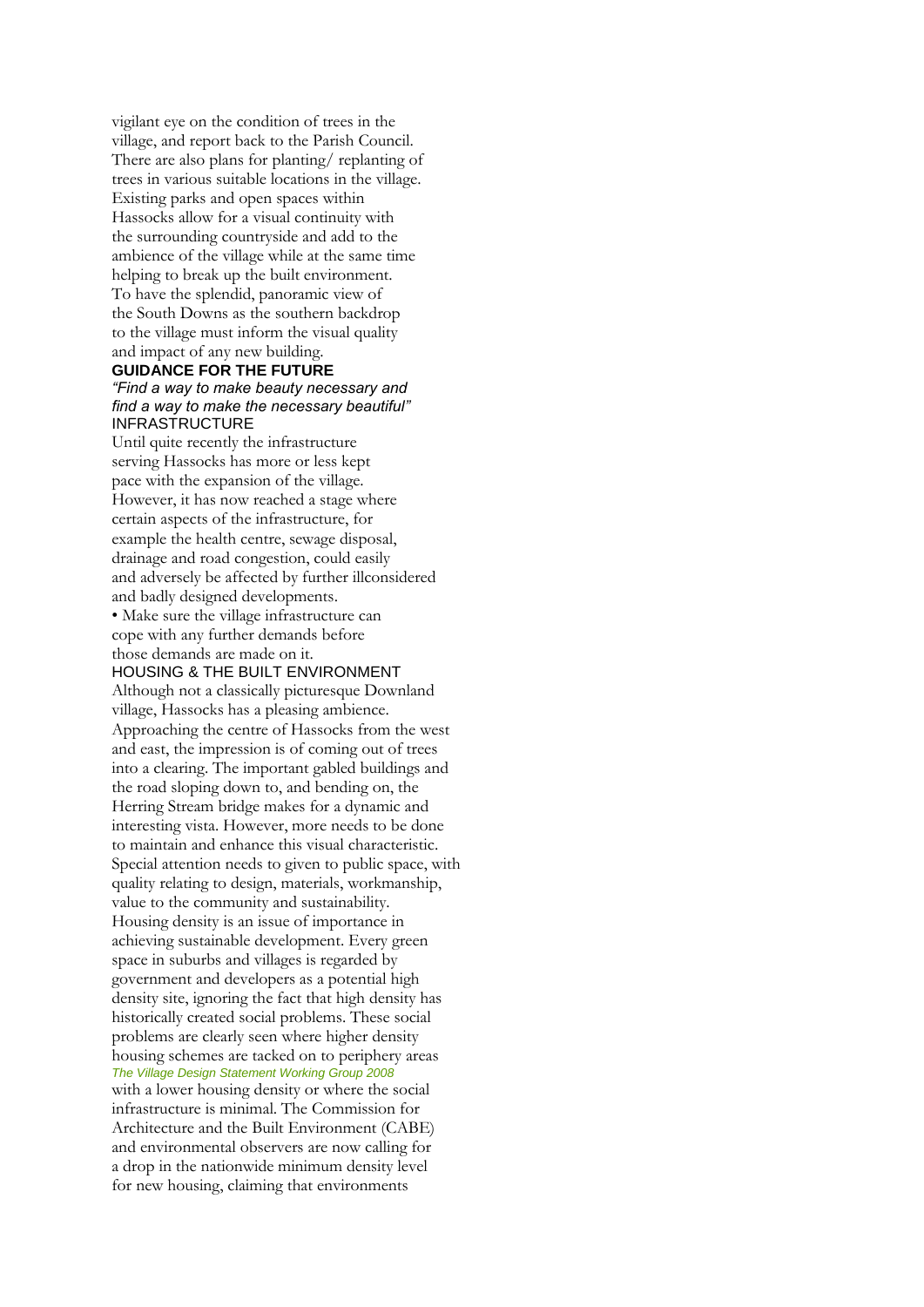would benefit from a more sophisticated density system, with local authorities setting their own density levels based on needs and site conditions rather than on arbitrary national targets. While volume house building is a technologically advanced business, there is a widespread view that the style of such housing is sub-standard. This leads to the question why mass-produced houses still do not approach anywhere near the levels of design integrity, build quality and material efficiency demonstrated by car manufacturers, let alone their innovative and exciting design. The subsequent extensions and extended paved areas in new and existing housing areas in Hassocks give an increasingly urban feel to parts of the village. The removal of trees and shrubs together with increased wall surfaces can lead to the illusion of a higher house density than there actually is. This adverse factor must be taken into account when considering the future of the village. There are certain changes that can be made to houses that do not require planning permission. These 'minor' piecemeal changes can disproportionally harm the character and appearance of a building. UPVC replacement doors and windows in prewar Hassocks houses are a case in point. While cost obviously dictates initial decisions, it can generally be said that pre-war houses are visually impoverished by UPVC replacement windows and doors. Post-war houses seem better able to deal with replacement plastic windows providing care is taken in choosing a design that equates with the existing width of window frames and cills. Far too many replacements have thin window cills and very wide sections which looks visually unbalanced, as do different widths used for opening and fixed windows, which creates a glass line that jumps in a visually disconcerting way. Similarly, moulding and glazing bars of UPVC windows have a "stuck on" look and lack the important shadow effect that real glazing bars create. These visual problems are amplified when semi-detached houses opt for different designs when replacing windows and doors. UPVC windows and doors are also considered to be hazardous in terms of their disposal as they can give rise to toxins and have low biodegradeability. Householders considering alterations should bear in mind the following: • Conservatories/ extensions need to be well

designed, in scale with surrounding houses, environmentally sound and in materials matching the existing buildings and context. White UPVC would be best avoided. • Porches need to be in keeping with the existing building, both in design and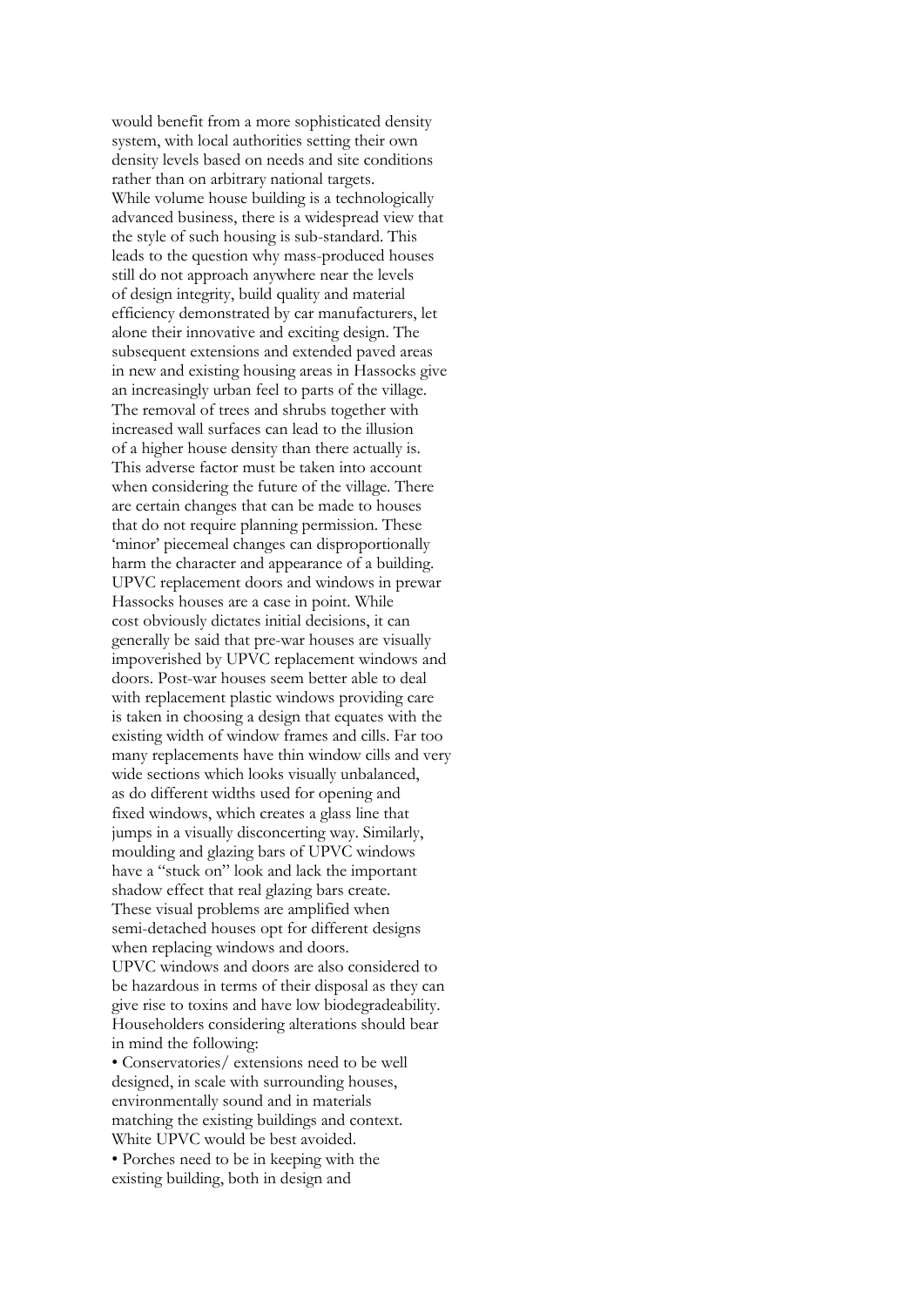materials. White UPVC should be avoided. • Doors/ windows should be in keeping with the original design of the building, and neighbouring buildings where possible, and white UPVC and inappropriate fake styles should be avoided. • Decking/ terracing can create a raised area that may well overlook neighbours to their detriment. Such changes in level need to be properly considered.

• Fences/ walls cannot be higher than 2 metres without planning permission being required. Thought needs to be given to the style and type of fencing, as it can enhance a property if sensitively done. Hedges are preferable in more rural areas, and can also help to keep an area from looking too urbanised.

20 *The Village Design Statement Working Group 2008* • Security Lights should not be able to be triggered from the pavement or other public area, and should be of a wattage that fulfils the private security aspect without unduly impinging on neighbours or causing unnecessary light pollution. The Government planning document (Planning Policy Statement PPS1) says:

*"....design which fails to take the opportunities available for improving the character and quality of an area should not be accepted" This important point needs to be adhered to in subsequent planning applications.* Actions and ideas that could improve Hassocks include:

• Street trees planted by Budgens Stores to continue the rural feel further into the village centre and visually complement the trees on the opposite side.

• Market/ village square with buildings set back from Keymer Road, possibly including a new library building, with adequate car parking, to visually join up the existing blocks of buildings on this side of Keymer Road/ Dale Avenue. So making a well designed and landscaped addition and focal point to the village centre, which could also incorporate a flagpole for use on special occasions. • Open up, tidy up and replant the Herring Stream and Spittleford Bridge area to

make more of a visual feature and positive attribute to this part of the village. • Hassocks railway station and immediate

surrounding area is the main transport core of the village. It is therefore of utmost importance that the station, whether refurbished or rebuilt, becomes an attractive and active focus, as it should play a key role in making Hassocks a gateway to the proposed South Downs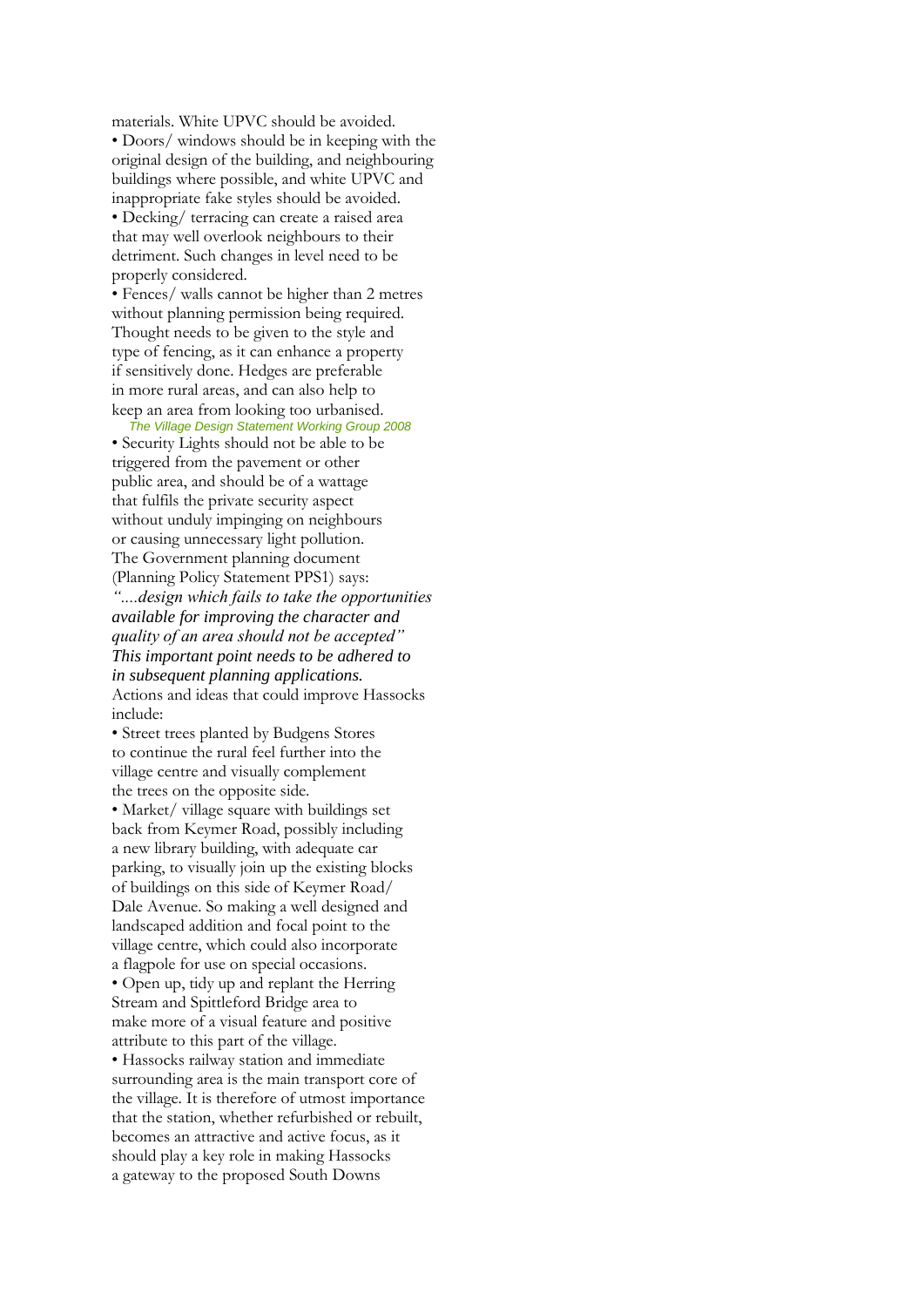National Park. It could incorporate a tourist information centre and possibly specialised retail and/ or office space as appropriate. • The current footpath to Clayton and the South Downs needs to be made more attractive and accessible for all users, including disabled, cyclists etc., as it is the main pedestrian access to the South Downs National Park from the village and railway station. A similar footpath from the west side of the railway station, meeting the existing footpath over the railway tunnel, should be considered as an integral part of any redevelopment of the old station goods yard site. • For the public space, planting and landscaping should be ongoing with a properly considered planting and maintenance strategy to ensure that any loss of mature trees is quickly and adequately rectified. • Careful consideration should be given to the requirements of PPS9: 'Biodiversity within Developments' regarding networks of natural habitats and biodiversity within developments. • Consider setting up a public fund to help purchase and plant trees for the village. See whether this could be done in part through the Local Community Infrastructure Contribution. • Identify locations and plant/ replant trees with properly considered species throughout the village. Important trees, hedgerows and other landscape features need to be retained and properly nurtured.

• Great care should be taken not to destroy the habitats of local wildlife and to enhance such habitats as much as possible. There should be a **The Village Design Statement Working Group 2008** bias towards planting native species of benefit to wildlife, and PPS9 should always be taken into consideration regarding networks of natural space. • The Herring stream and other Hassocks watercourses constitute a vital linear ribbon for biological diversity. This linear continuity needs to be protected, enhanced and sustained. It also creates a visually interesting quality to the benefit of the village. • Keep 'green fingers' of land and trees to break up the boundaries of Hassocks. • It is essential to keep visual and actual gaps between nearby towns and villages, particularly to the north and west. Also to maintain the vista from Ockley Lane/ Grand Avenue across to Ditchling Church and Oldland Mill, and the general vistas to the South Downs. • Explore further the idea of setting up an on-going fund to purchase strategic areas for the common good of the community.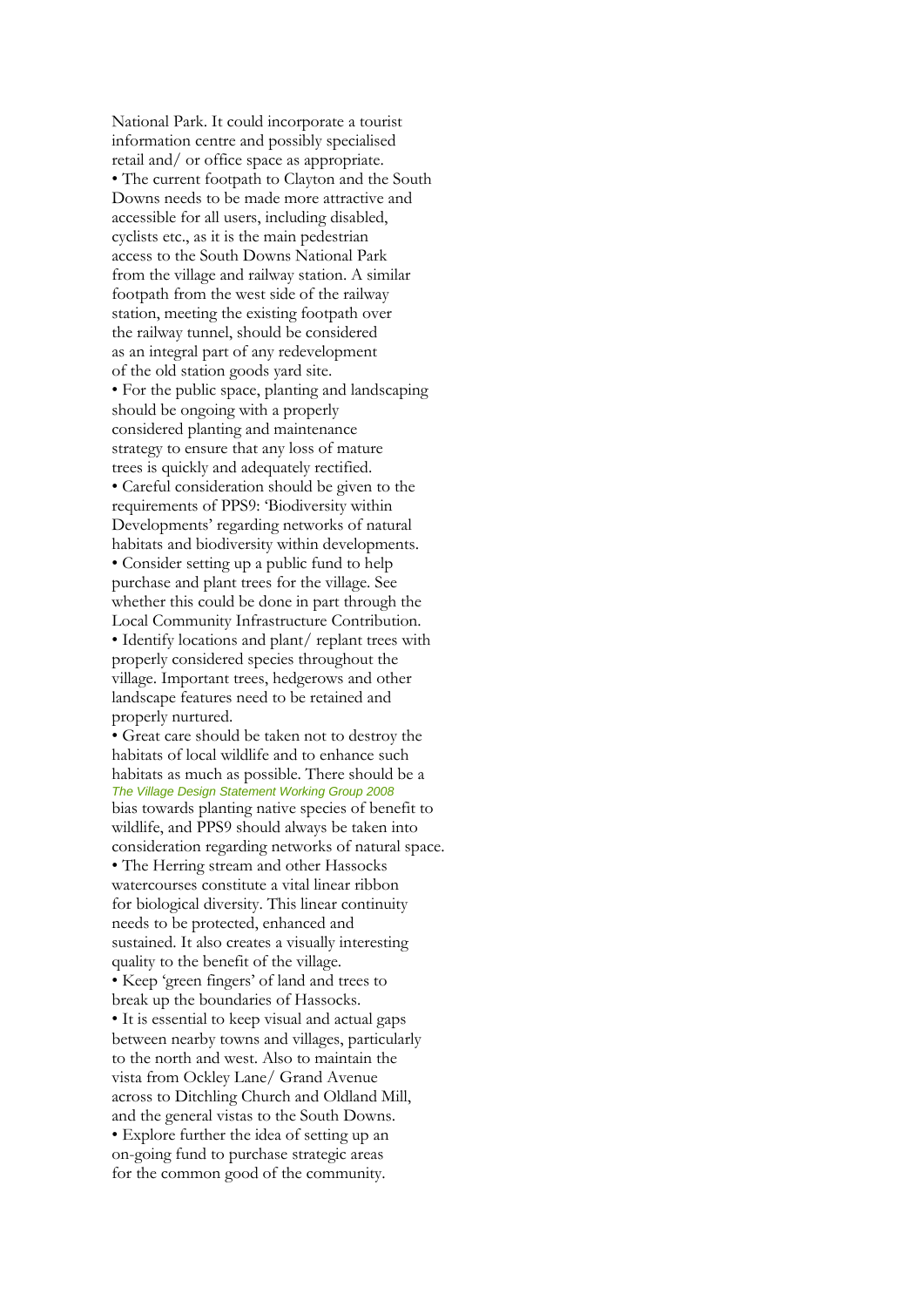• Car parking, while essential, is visually detrimental and needs careful consideration with regards to its placing and use of different ground levels and screening. Adequate parking spaces should be incorporated into all new building designs. • Porous hardstanding, car parking and new driveways need to be consistently used as an alternative to increasing the area of water run-off. • A re-evaluation of street signs as to which are actually required and as to whether they could be better sited is needed. Also, a uniform signage system with a good, legible typeface would be a useful local, if not national, project. ( West Sussex County Council has signed up for a 'clutter challenge', set up by the Campaign for the Protection of Rural England, which should see unnecessary signs removed.) • Further building, both residential and commercial, to be of good quality and sustainable design, in keeping with both infrastructure and local need. Some emphasis on smaller units for first time buyers and the elderly downsizing. Design and materials to be in keeping with the surrounding buildings. • New buildings should respect and enhance their surroundings in terms of their height, mass, scale and density of development. • The impact of satellite dishes should be minimised, with their siting as inconspicuous as possible.

• All subsequent development should embrace sustainable construction principles, including rainwater recycling and energy efficiency, and have regard to Mid Sussex District Council's Sustainable Construction Supplementary Planning Document. • New buildings should use locally sourced materials, products and services, where applicable. • Good contemporary street lighting designs are preferable to Victoriana style lamps and bollards. However, street lighting and signage needs to be in balance with the rural quality of what is still essentially a Downland village. • The siting and intensity of street lighting needs to be well considered to avoid over-illumination which will give an urbanised feel to the village. Intensity of lighting, both public and private, is now being addressed by Government legislation. • Well designed, simple seating needs to be sited by bus stops, particularly as many elderly people use the bus as their main form of transport. It is important to have seating in conjunction with bus stops, rather than merely scattered around the village with little real logic as to placing.

22 *The Village Design Statement Working Group 2008* Security and a feeling of being safe is an important consideration for people in the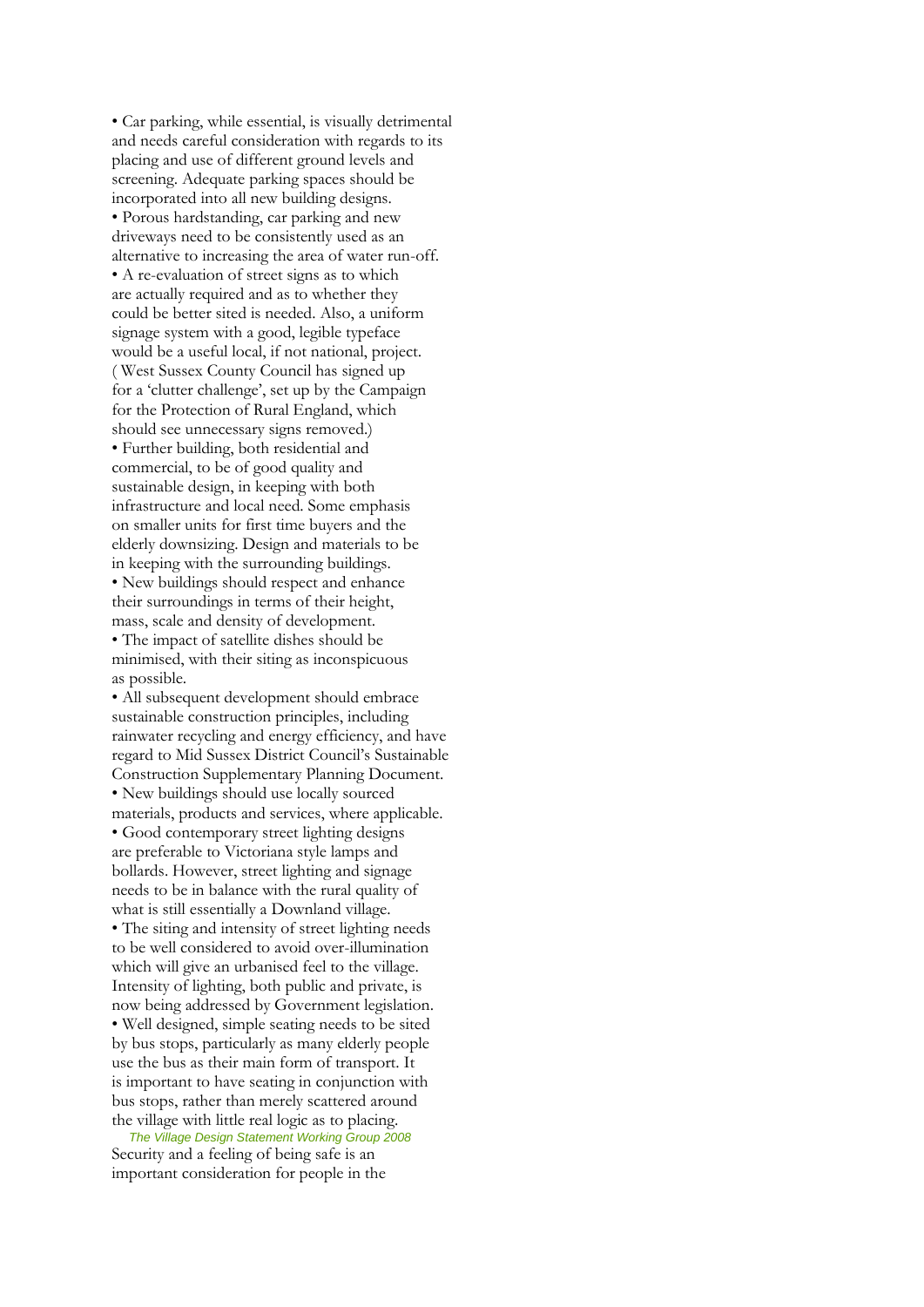village, with Neighbourhood Watch schemes and policing needing to be evaluated to see if and where improvements can be made. Additionally there is a need for: • All future buildings to comply with a secured-by-design code of practice. This can also help eradicate badly designed spaces where criminal activity goes unnoticed. • Disabled access needs to be appropriately applied in all new buildings and considered in existing premises where it would make it easier for disabled and elderly people to shop etc.. Grab rails, easily openable doors, non-slip surfaces etc. are relatively easy to install and could make a substantial difference for people using the premises. Due to the size and character of Clayton Hamlet, the District Council in its Local Plan Policy has no wish to encourage any further development in or around Clayton Hamlet. A positive decision has been made not to define a built-up area boundary around the settlement. This means that the countryside area of development restraint policies will be applied within as well as around Clayton Hamlet. While the use of land designated as 'brownfield' is preferable to using 'greenfield' sites, it remains essential that the loss of space by infill and the higher density of new developments does not lead to the inappropriate urbanisation of the village. Also, the requirement of good design in any development is essential to ensure that the quality of the built environment is not compromised. Both the County and District Councils have long recognised pressures for development on the open land between Hassocks and Burgess Hill, between Hassocks and Hurstpierpoint, and between Keymer and Ditchling, and have designated land as strategic and local gaps. It is essential that these gaps are kept. The underlying aim must always be to safeguard the countryside for its own sake and secure its protection and enhancement. TRANSPORT & PARKING

With the east-west B 2116, the north-south A 273 and the mainline north-south railway, Hassocks is an important hub used daily by many people with varied transport requirements. This volume of usage – steadily increasing year by year – brings with it problems in terms of the physical limitations of a heavy traffic flow passing through a fairly narrow high street which is also the main village shopping area. There are, therefore, conflicting requirements of road usage which need to be properly understood and sensitively addressed.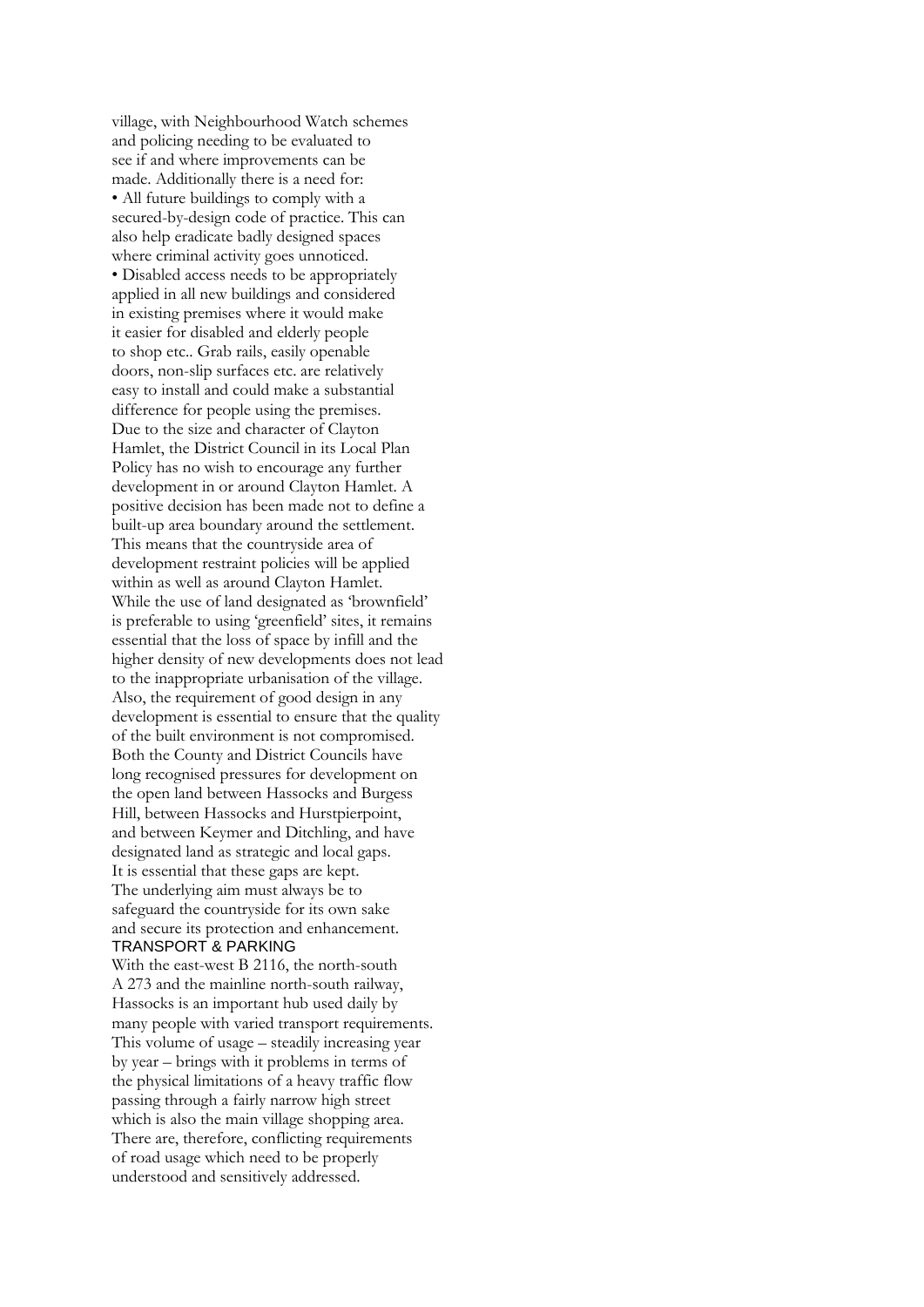Hassocks railway station is a well used and essential part of the transport network. Some timetable changes need to be made to make rail travel more efficient for weekday commuters and more attractive to weekend travellers, particularly the present, inadequate, Sunday service. It is imperative for the continuing economic wellbeing of Hassocks that car parking is relatively easy and abundant. It needs to be available for people driving in to the village to shop, work, visit and commute from the station. At the same time, it is not desirous that more acres of land are given over to surface car parks, nor that residents' street parking is unduly restricted or inconvenienced by people parking all day in order to commute from the station without paying parking fees. New developments have not been made to properly **The Village Design Statement Working Group 2008** address the problem of the increased parking caused by them. It is not an adequate solution to presume that there will be enough street parking nearby. Nor is it acceptable that grass verges are deemed, by some inconsiderate people, to be their parking spaces. Undercroft, or split-level parking could be considered where appropriate. The following recommendations are made: Railway timetabling, particularly at the weekend, needs to take into account passengers using Hassocks as a gateway to the South Downs National Park. Also some train/ local bus-link up is desirable.

• Some late night trains from Brighton are needed, particularly at the weekend. Hassocks Amenity Association have worked very hard, and continues to do so, to get timetable changes to suit local needs. They are also pursuing ideas for a station rebuild. • A redesign of the railway station eastside car park is needed as car parking blocks direct pedestrian access to the station. Certainly a more imaginative solution should be found. • Bus services need to be adequate and sensibly timetabled, with some services coinciding with train times to make it convenient to use buses rather than driving to the station. • All buses serving Hassocks should stop in the village centre in order to maximise transport integration. Bus services via Hassocks going north and south should be further encouraged, and there is a clear need for a bus service to Brighton which picks up in the village centre. • Clayton Hamlet has specific problems due to its narrow roads and damage caused by traffic to verges and banking. There are also intermittent parking problems at the weekend. These might increase with the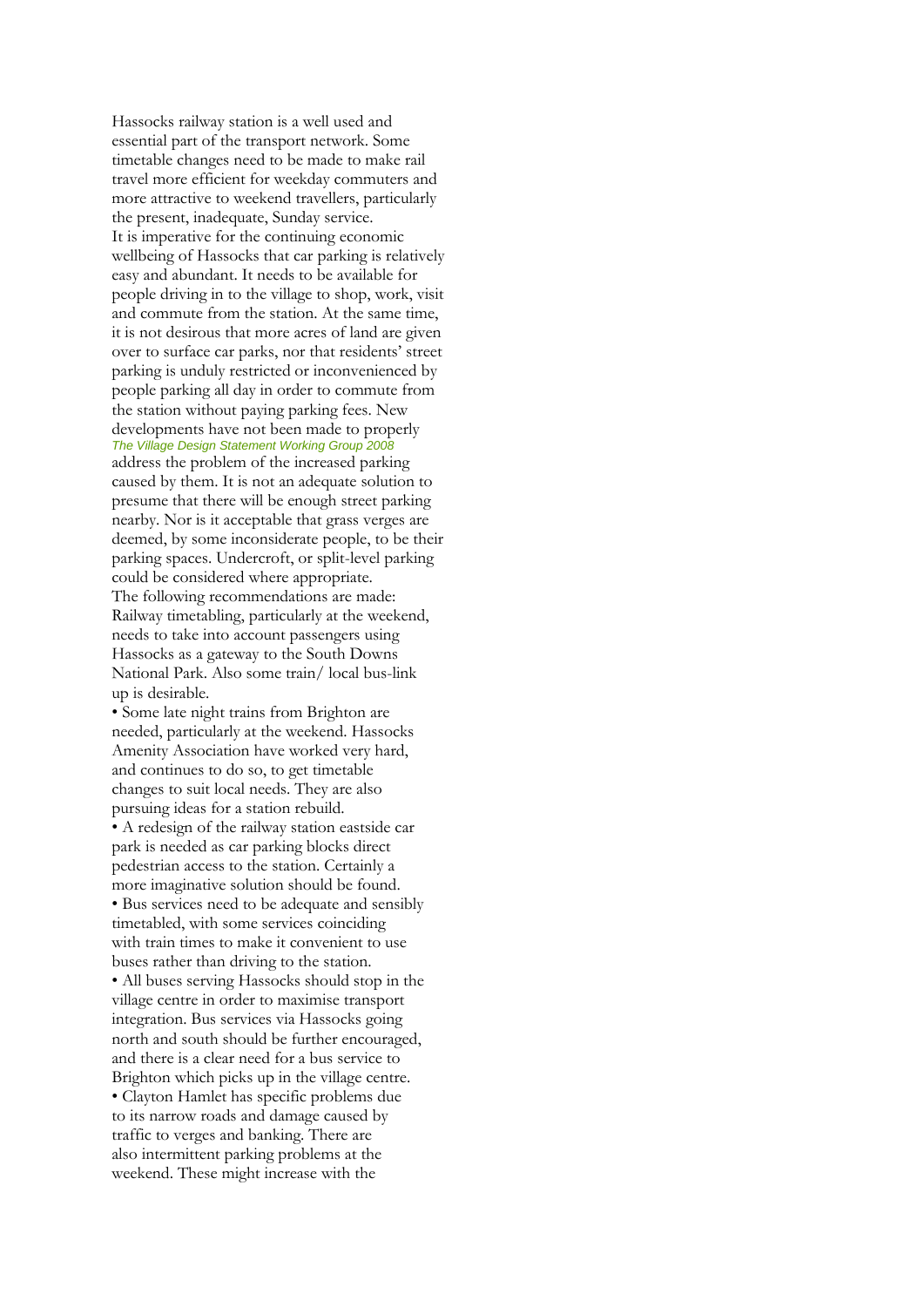South Downs National Park, and so need to be identified and a solution found. • The traffic congestion caused by children being transported to and from school by car needs a sensible solution. Possibilities for such a solution could include Park & Ride, Walking Bus and car sharing schemes.

• There should be proper enforcement of current parking restrictions.

• A redesign of some road junctions to make them safer and easier for pedestrians, cyclists and school children.

• Traffic calming measures where they would help pedestrians in the village centre, and possibly to help stop speeding on certain other roads. • Consideration should be given to locating

pedestrianised areas in the village centre. 24 *The Village Design Statement Working Group 2008*

#### BUSINESS & EMPLOYMENT

The need for well considered and designed buildings applies equally to workplaces as well as residential development. Workplaces need to be fit for their purpose and sensitively altered in cases of buildings not initially designed for commercial use. Recommendations include:

• Locations that maximise public travel links and a reduction in car use for employees as well as customers/ clients, wherever possible, needs to be a major consideration. • Mixing of activities within a building should be considered.

• Development of business premises

in scale with the village.

• Encourage shared use of facilities/ areas. For example car parking for offices during daytime to be used by restaurants etc. during the evening. • Planning of economic development in line with building development. It is crucial to ensure that redundant commercial property does not set a precedent for inappropriate development. • Office space should be located away from retail space to support the feel of a busy village centre. • Planning restrictions on prime retail areas should be considered, as should the development of office and other commercial premises within the context of overall development of the village centre. • Planning for economic development needs to identify the likely growth and/ or decline of existing and new businesses in order that any commercial development is realistic and happens on a planned basis. • Options for future economic development include tourism based on the South Downs National Park, niche businesses attracting custom from a wide area, businesses to serve residential demand as well as to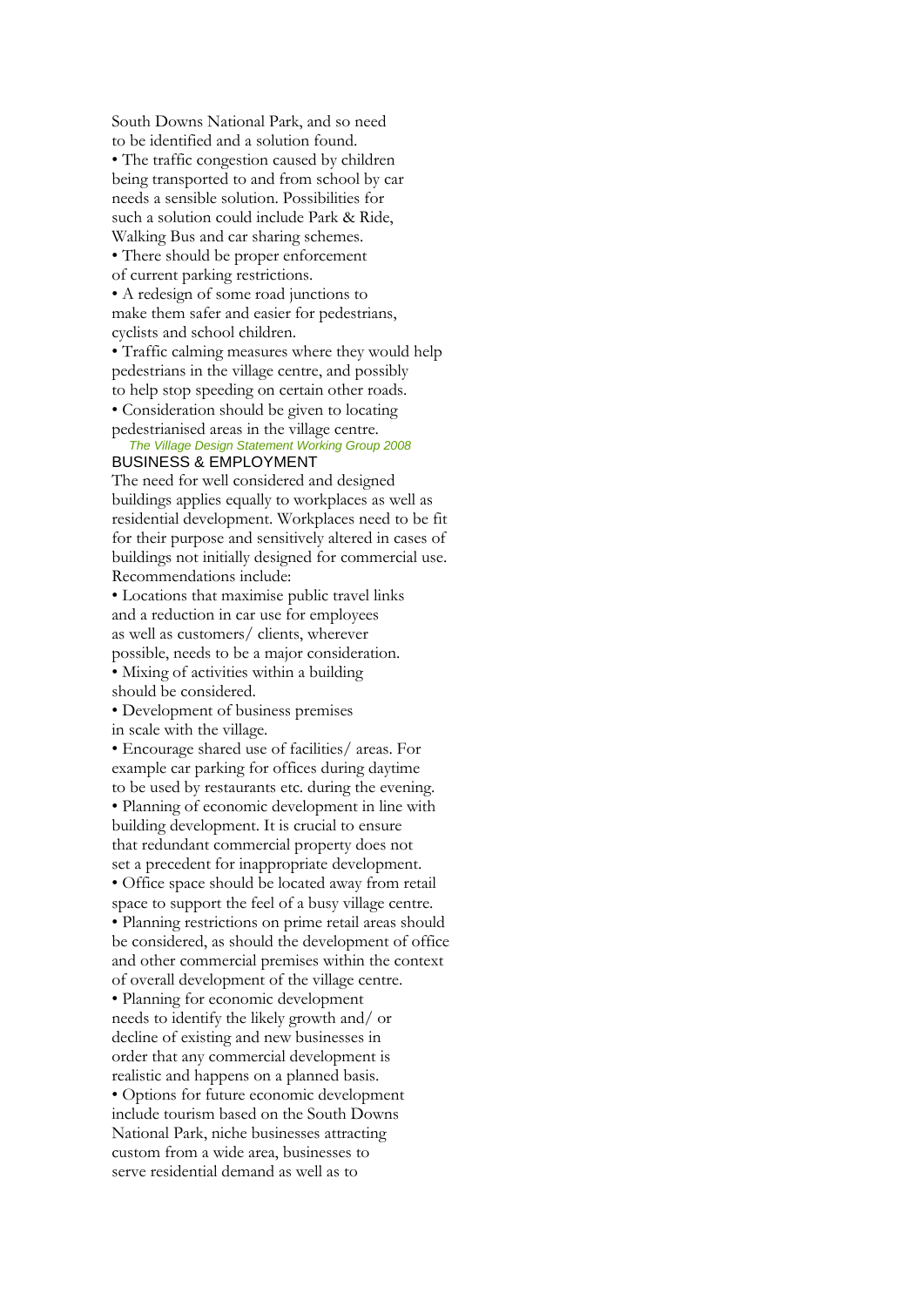supply the existing commercial base. AMENITIES

There is a thriving network of local volunteer-led activities within the community. It needs to be considered, particularly if tourism is going to be an important aspect for Hassocks, whether there should be a further appropriate public building for such activities, offering a range of venues and perhaps an Arts Centre. Sports provision – golf clubs, riding, tennis, squash, football, skatepark, cricket etc. – is generally fairly well covered in the area. Where appropriate, the Mid Sussex District Council 'Art in Public Places' plan should be implemented in the village. Thought should be given to:

• A sensitively sited Youth Shelter in Adastra Park.

• Relocating the library to a more central position in the village and increasing opening hours and internet capability. • Protection of available premises, prioritising locally based initiatives which clearly meet local needs. • Rail access to London and Brighton means that a wide range of entertainments are available to the local population.

#### **TOURISM & South Downs Landscape** *"Nature is never spent"*

The South Downs have long been regarded as a very special part of the English countryside. In 1947 a committee chaired by Sir Arthur Hobhouse proposed special legal status for the finest landscapes in England and Wales to preserve them for the nation's benefit. The South Downs were included amongst those areas which the Hobhouse committee recommended should be designated as National Parks. A decision against such a designation was taken in the 1950s, based on the assessment that ploughing of the Downland due to agricultural intensification of the time had removed much of the recreational potential from the South Downs. Instead they were given Area of Outstanding Natural Beauty (AONB) status in recognition of their natural beauty. The Sussex Downs AONB and the East Hampshire AONB presently cover most of the area proposed for a South Downs National Park. The 1995 Environment Act defines National Park purposes as follows: • To conserve and enhance the natural beauty, wildlife and cultural heritage of the National Parks, and • To promote opportunities for the understanding and enjoyment of the special qualities of the Parks by the public.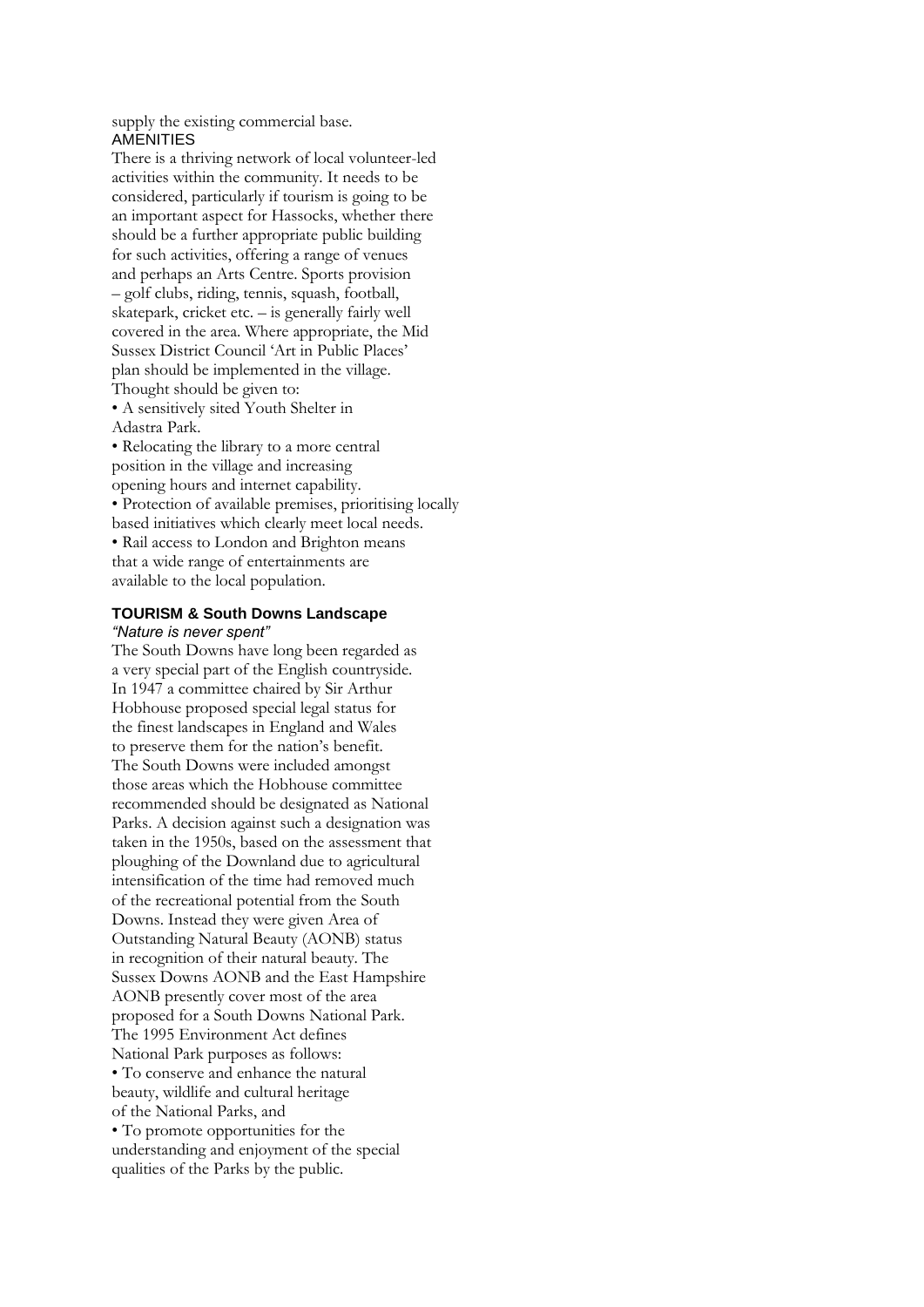These purposes are of equal standing in the legislation. The Sandford principle – also enshrined in the legislation – states that where there is irreconcilable conflict between recreation and conservation, then conservation should take precedence. However, Government circulars have emphasised that this is likely to be in exceptional circumstances rather than the norm. The surrounding woodland area

26 *The Village Design Statement Working Group 2008* The proposed new South Downs National Park offers a unique chance for Hassocks to become the gateway to a large part of this area, with many potential economic, social and environmental benefits, by encouraging appropriate tourism. Recreational opportunities could include jogging, cycling, riding, photography, model aircraft & kite flying, metal detecting, bird watching, painting, hang gliding etc., thus providing employment opportunities for the local population and generating income to support local businesses. It can also aid the process of rural diversification and thus contribute to farm income. To manage this for the benefit of all the community, it is therefore vital that plans are put in place for linking businesses with sustainable tourism and green travel choices. There has been a significant increase during the last decade in participation in sport and recreation. It is anticipated that this trend will continue to create associated opportunities and problems. Tourism encompasses a wide range of activities, including travel and visits for professional purposes as well as for holidays and recreation. Tourism activity is growing in importance in West Sussex and it is expected that this trend will continue, reflecting increases in leisure time, mobility and personal disposable income. It is anticipated that the trend towards more short break holidays, especially out of season, and day trips will continue. Activity holidays are also increasing in popularity, particularly exploring the countryside.

Tourism generally has the potential to enhance the conservation of both the countryside and the built environment. However, tourism also creates demands and pressures on the very places and areas people wish to visit. Tourist traffic can cause congestion and environmental damage at popular locations if not properly managed. Pressure for inappropriate and A view of historical Clayton Hamlet

**The Village Design Statement Working Group 2008** over-intensive development can also arise to accommodate the needs of visitors. A fine balance must be found between encouraging tourism for the benefit of Hassocks generally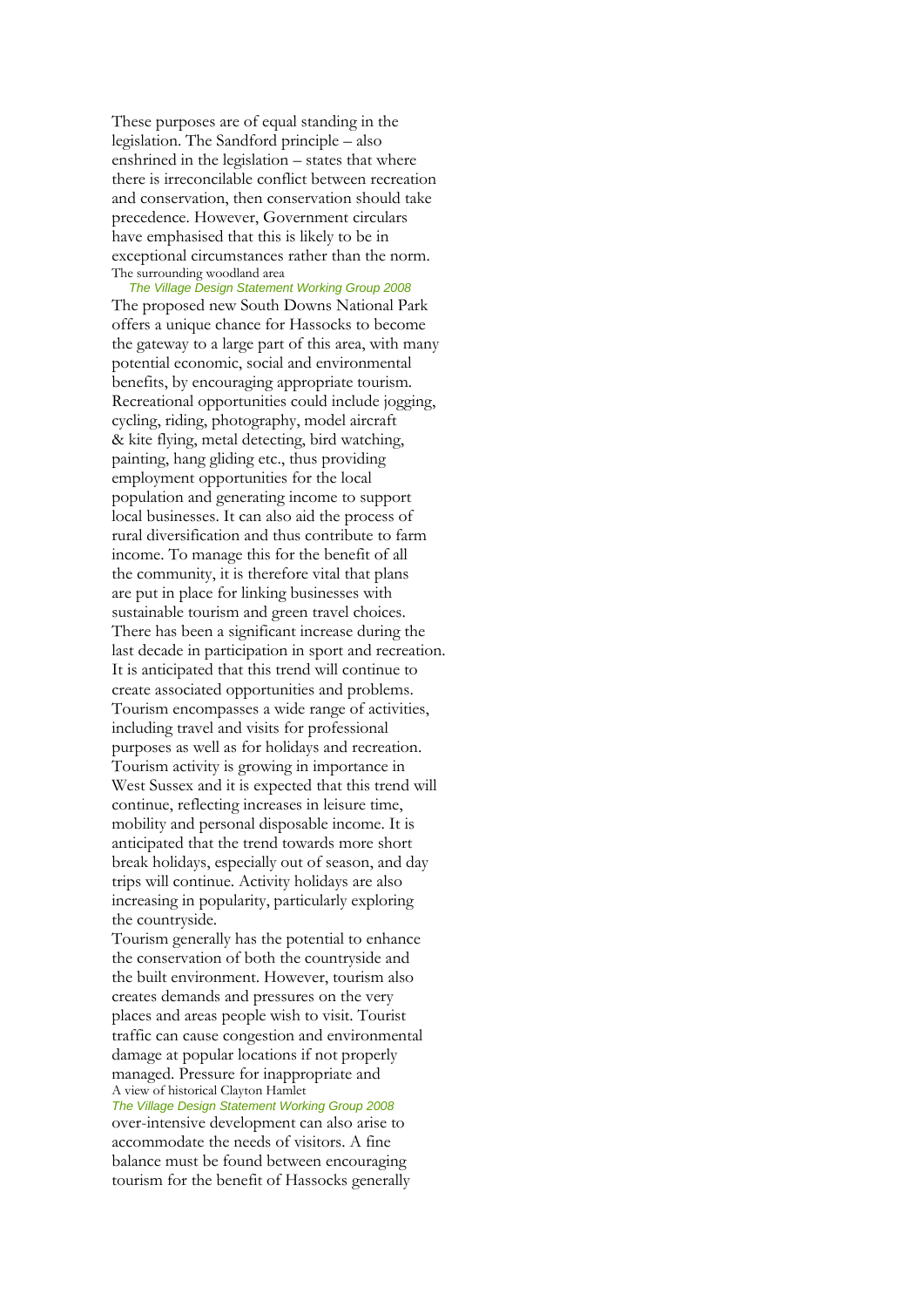while at the same time conserving the intrinsic qualities of the environment. Therefore the aims must be: • To encourage growth in tourism, subject to environmental considerations. • To seek a balance between the needs of the host community, the local environment and the needs of visitors. • To ensure that tourist activities and development respect the scale, nature and character of their surroundings. • Some action needs to be taken to curtail the noise pollution caused by helicopters and low flying light aircraft which blight the tranquillity of the area. It is necessary to put into place actions and facilities that would make it easier for tourists to make trips without cars: • Encouraging and improving bus services

• A leisure ticket for all rail and bus services

in the area

• Left luggage and cycle storage facilities

• Waiting rooms, shelters and seating

at train station and bus stops

• A taxi bus service

• Widely disseminated timetable

information, including local bus times

• Safe crossing points between bridleways

or footpaths and major roads

• A bike-bus service able to transport people with their bikes

Other suggestions to lessen the impact on road traffic from increased visitors are: • Signs and surfacing of minor roads to discourage speeding

• Links to the national cycle network

• Provision for long-stay car parks at specific points, from which all-day visitors can

use the bus network, walk or cycle

To support the interests of local businesses there will need to be:

• A readily available local food and produce guide

- Readily available village maps
- A green travel guide

• A coach drivers' guide to routes suitable for their vehicles

• Training courses for tourism providers

to welcome walkers and cyclists

• Talks by local experts to local people and tourists on the natural history of the South Downs

28 *The Village Design Statement Working Group 2008* **The Village Design Statement Working Group 2008** 

30 *The Village Design Statement Working Group 2008* **REFERENCES**

The area covered by this Design Statement is the Parish of Hassocks, Keymer & Clayton Hamlet. The Parish lies within the administrative areas of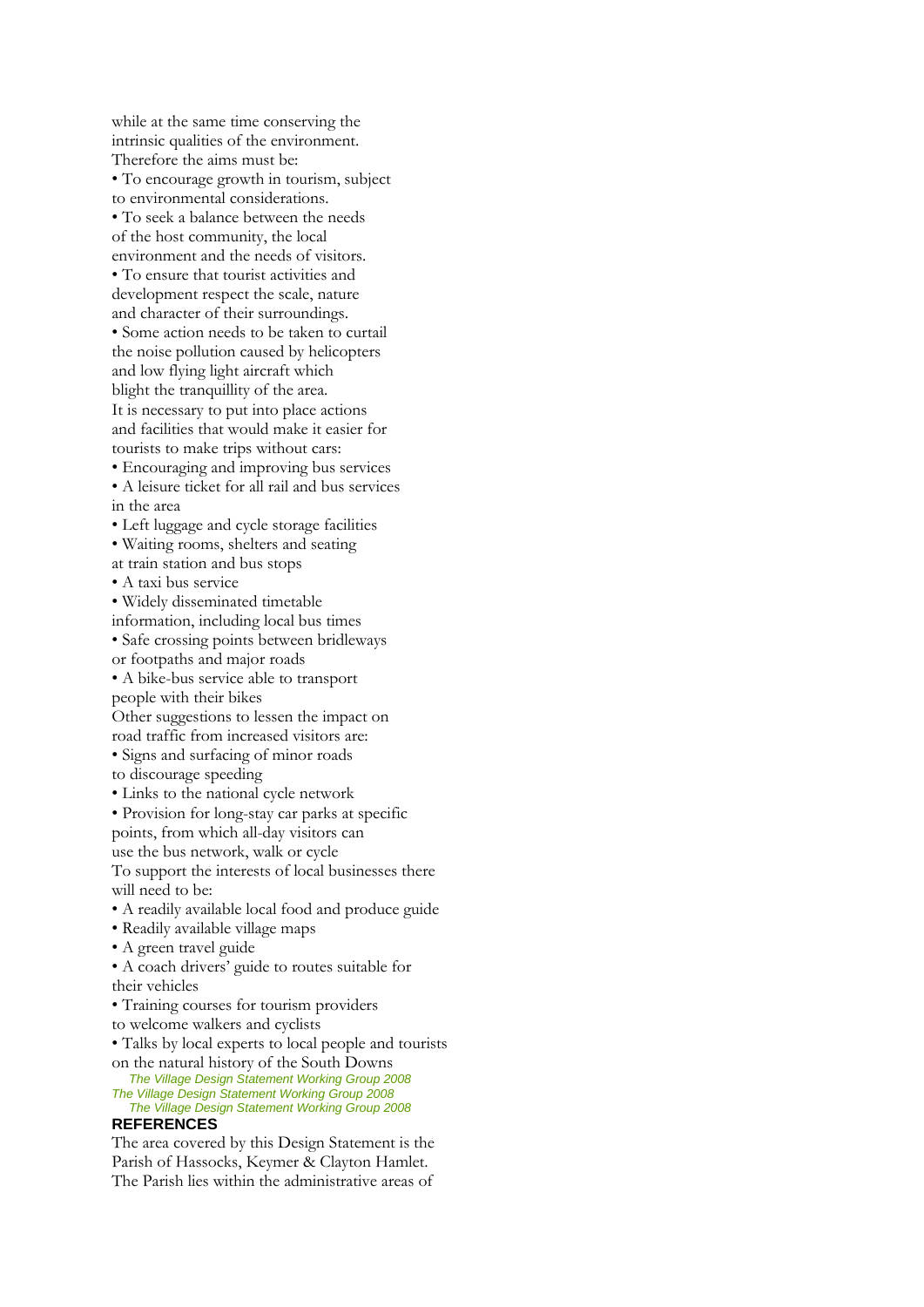West Sussex County Council and Mid Sussex District Council. A southern part of the Parish presently lies within the South Downs AONB. A southern part of the Parish lies within the boundary of the proposed South Downs National Park. **Documents consulted during the writing of this Design Statement** South Downs National Park Proposal Document 2002 Hassocks Village Action Plan 2002 Mid Sussex Local Plan 2004 Hassocks Economic Action Plan 2004 Mid Sussex District Landscape Character Assessment Draft 2005 West Sussex Minerals Development Plan Document 2005 Statistics from: neighbourhood.statistics.gov.uk 2005 Mackie Avenue Development Brief Draft Sustainability Appraisal 2005 West Sussex Design Commission Design Principles 2006 West Sussex Traffic in Residential Development – Working Note 2006 Provisional West Sussex Transport Plan 2006-2016 Mid Sussex District Council Sustainable Construction – Supplementary Planning Document 2006 Mid Sussex District Council 'Art in Public Places' Draft Document 2007 **NOTES** 1/ A Sustainability Appraisal has been produced for the document and the contents of the Village Design Statement comply with the requirements of the Sustainability Appraisal. 2/ Part Two of the Village Design Statement abstracts the section 'Guidance for the Future' of this document for the Supplementary Planning Document. All of these documents can be viewed on the following websites: Hassocks Parish Council: www.hassockspc.net Mid Sussex District Council: www.midsussex.gov.uk 3/ The Tree Wardens for Hassocks are: Mrs K Purvis and Mr D Brown 4/ Section Quotations: Page 3 anon, Page 4 T.S. Eliot, Page 7 Alexander Pope, Page 8 anon, Page 12 G.H. Wallace, Page 18 anon, Page 25 Gerard Manley Hopkins. Printed on **ACKNOWLEDGEMENTS** THE VILLAGE DESIGN STATEMENT WORKING GROUP

Chris Baker